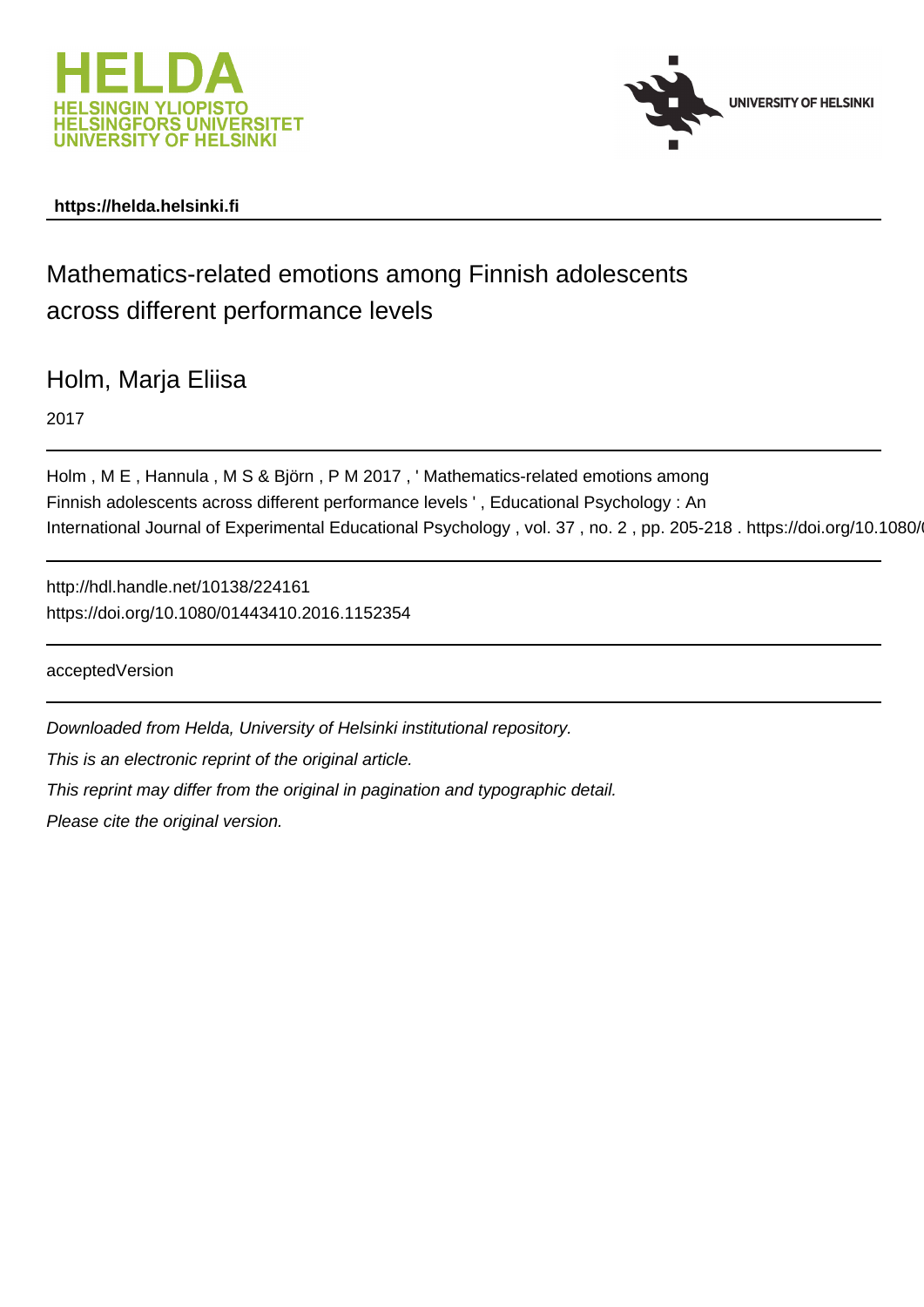Mathematics-Related Emotions among Finnish Adolescents across Different Performance Levels Marja Eliisa Holm and Markku Sakari Hannula University of Helsinki, Finland Piia Maria Björn University of Eastern Finland, Finland

## Author Note

Marja E. Holm, Faculty of Educational Sciences, University of Helsinki, PO box 9, FI-00014, Helsinki, Finland, marja.hytonen@helsinki.fi; Markku S. Hannula, Faculty of Educational Sciences, University of Helsinki, PO box 9, FI-00014, Helsinki, Finland, markku.hannula@helsinki.fi; Piia M. Björn, School of Educational Sciences and Psychology, University of Eastern Finland, PO box 111, FI-80101, Joensuu, Finland, piia.bjorn@uef.fi.

This work was supported by scholarships from the Finnish Cultural Foundation. The first author wishes to thank the Finnish Cultural Foundation for these scholarships.

Correspondence concerning this article should be addressed to Marja E. Holm, Faculty of Educational Sciences, University of Helsinki, PO box 9, FI-00014. E-mail: marja.hytonen@helsinki.fi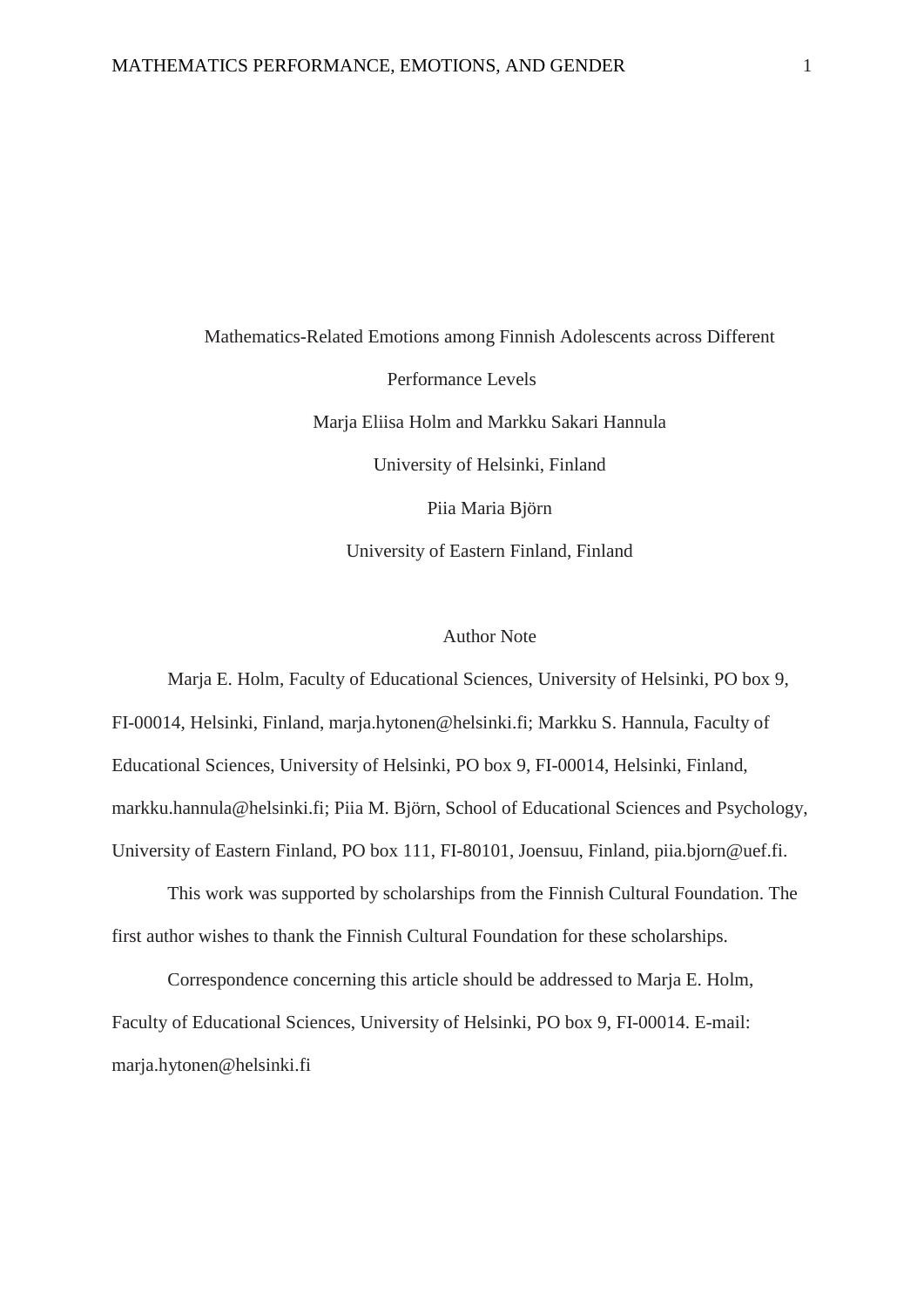#### Abstract

This study examined the relation of mathematics performance and gender with seven mathematics-related emotions (enjoyment, pride, anger, anxiety, shame, hopelessness and boredom) among adolescents. Using strict and lenient mathematics performance cut-off scores, respective groups of adolescents with mathematics difficulties (MD,  $n = 136$ ), low  $(LA, n = 166)$  and typical mathematics performance  $(TA, n = 1056)$  were identified. Our results revealed that the MD group reported more shame than the LA group. The MD group also reported more negative emotions and less positive emotions than the TA group, with the exception of boredom, for which there was no statistically significant difference. The interaction effect between mathematics performance group and gender on emotions was significant. Only females with MD showed significantly higher levels of hopelessness and shame than females with LA, while males with LA even reported more boredom than males with MD. Concerning gender differences, males reported slightly more pride and enjoyment than females. However, the direction and magnitude of the gender differences showed great variance among mathematics performance groups. The practical implications of the results are discussed.

*Keywords*: adolescents, gender, mathematics-related emotions, mathematics performance groups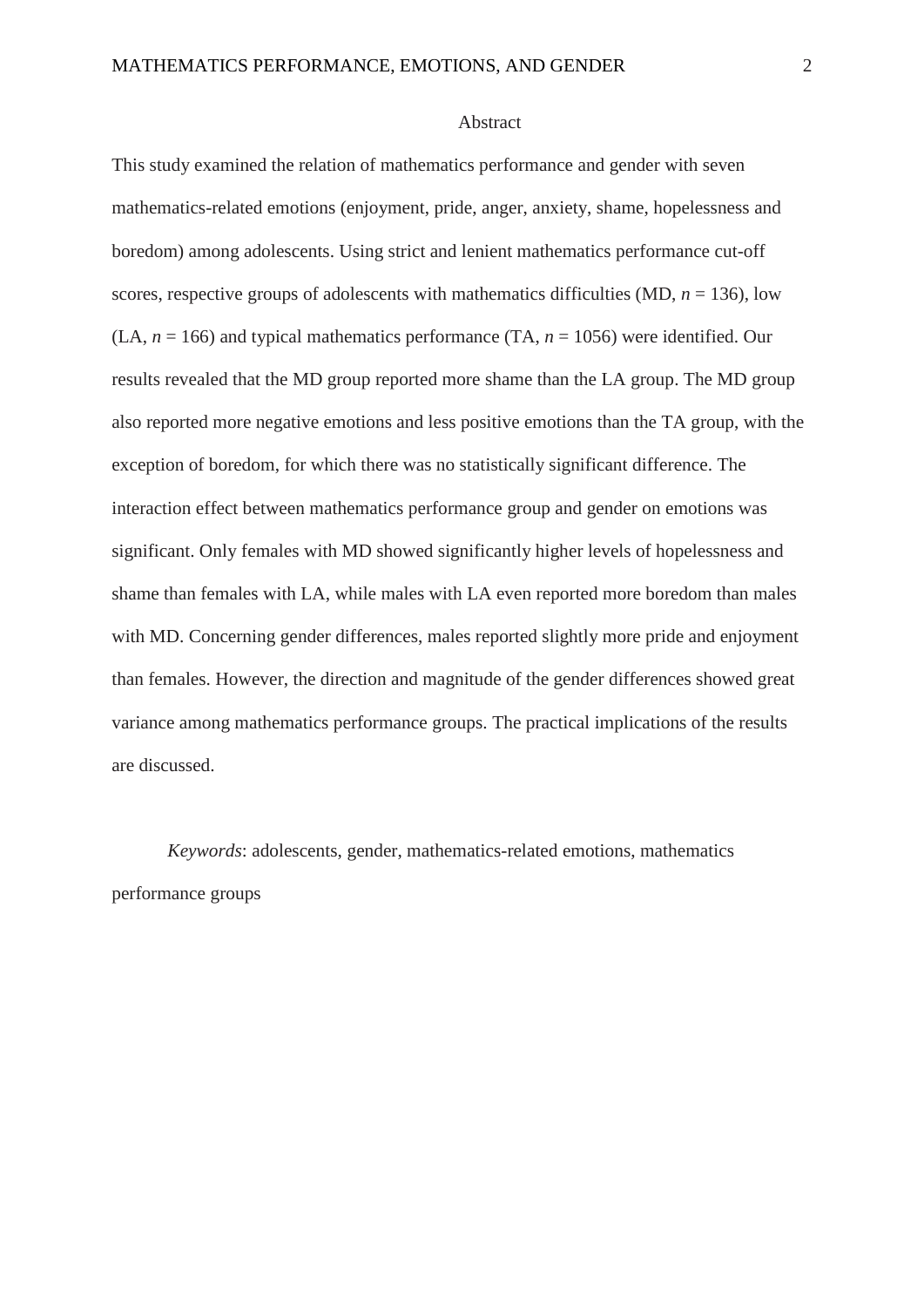## Mathematics-Related Emotions among Finnish Adolescents across Different

# Performance Levels

Mathematics is an important academic skill and many students have emotional experiences related to mathematics. Students might enjoy mathematics class, feel hopelessness during a mathematics test or worry that they will receive a bad mathematics grade (Frenzel, Pekrun, & Goetz, 2007a). Although various emotions such as shame, boredom, enjoyment, anxiety, pride and hopelessness have been identified in academicrelated situations (Pekrun, Goetz, Titz, & Perry, 2002), studies examining the interrelationship between emotions and mathematics performance have often focused on anxiety (e.g. Ashcraft & Krause, 2007; Devine, Fawcett, Dénes, & Dowker, 2012; Hembree, 1990; Ma, 1999; Miller & Bichsel, 2004). Mainly students with mathematics difficulties (Passolunghi, 2011; Wu, Willcutt, Escovar, & Menon, 2014) and with low mathematics performance (Wu et al., 2014) experienced anxiety in mathematics-related situations. However, it is also important to understand other emotional experiences that occur among students with mathematics difficulties and with low mathematics performance. This understanding may help develop teaching methods that support these students in mathematics. Adolescents who are at critical stages of school dropout and academic failure and undergo fundamental changes in emotions, cognitive processes and social relationships (Eccles, 1999) require their emotions to be understood and supported. Mainly adolescents around 15 years of age are at an increased risk of depression (Hankin et al., 1998) and unhappiness (Uusitalo-Malmivaara, 2014), and this risk might be particularly evident among females (Hankin et al., 1998; Uusitalo-Malmivaara, 2014) and students with learning difficulties (Huntington & Bender, 1993). Thus, this study examined which seven emotional experiences (enjoyment, pride, anger, anxiety, hopelessness, shame and boredom) were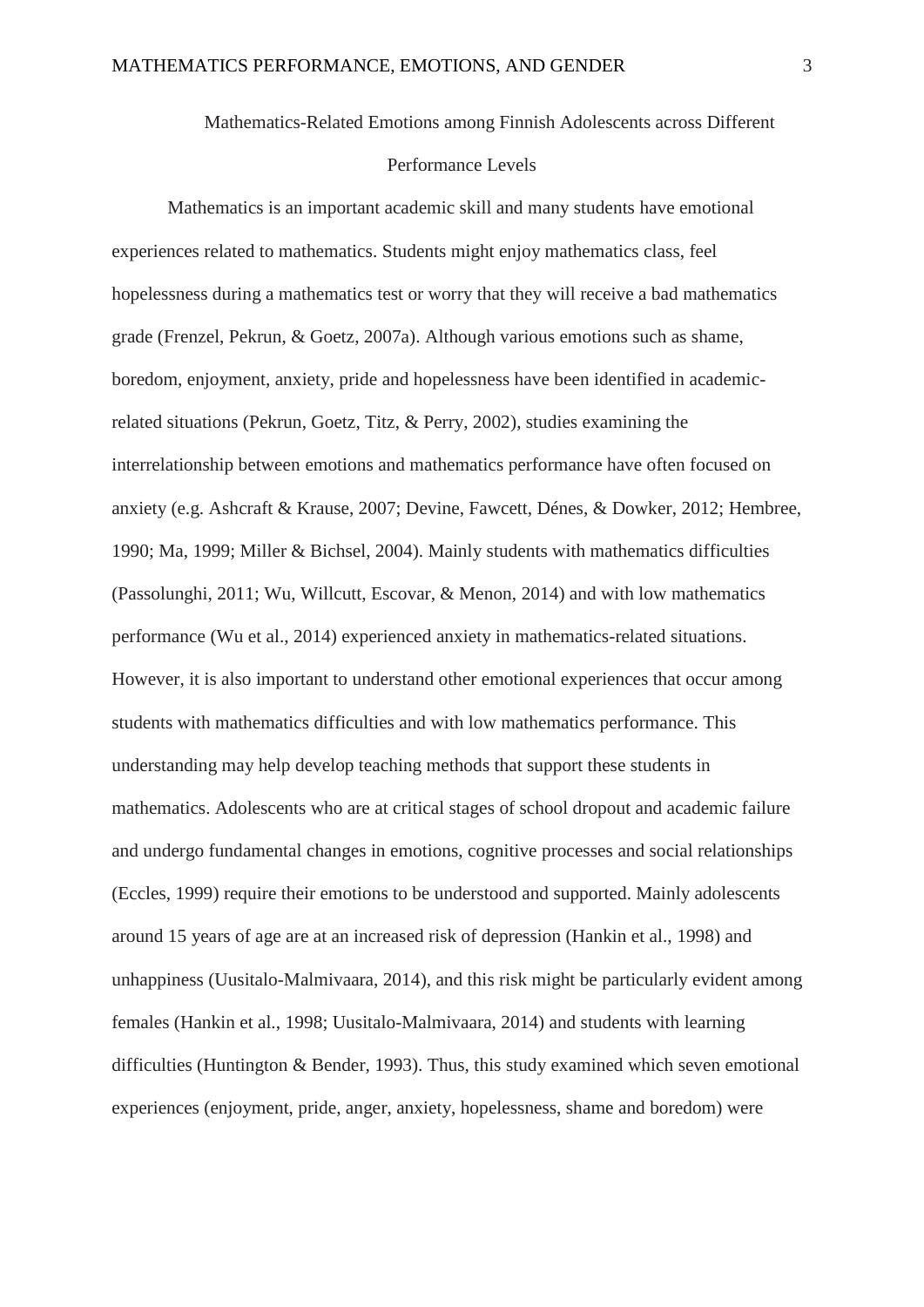present among 14– 15-year-old adolescents with mathematics difficulties and low and typical mathematics performance, and whether these emotional experiences differ by gender.

## **Achievement Emotions**

We examined achievement emotions, which are defined on the basis of the control value theory (Pekrun, 2006; Pekrun, Frenzel, Goetz, & Perry, 2007). These emotions are divided into activity-related achievement emotions experienced in relation to academic activities (e.g. boredom during homework assignments) and outcome-related achievement emotions experienced before or after the academic outcomes such as success and failure (e.g. pride after a successful mathematics exam) (Pekrun, 2006). Achievement emotions are also classified as typically experienced emotions in certain situations (trait achievement emotions) or momentarily experienced emotions in certain situations at a certain time (state achievement emotions) (Pekrun, 2006; Pekrun et al., 2007). The control value theory identifies two key appraisal processes for the formation of achievement emotions. These are subjective control over achievement activities and outcomes (e.g. the expectation that one is able to perform in activities), and the subjective values of activities and outcomes (e.g. the perceived importance of activities and success) (Pekrun, 2006; Pekrun et al., 2007). For example, enjoyment might increase if students experience academic activities as understandable and positively valued, and anxiety might occur if students expected to fail an important mathematics test (Pekrun, 2006).

#### **Low Mathematics Performance and Mathematics-Related Emotions**

An extensive body of research has focused on associations between anxiety and mathematics performance, whereas other emotional experiences are less well researched. Prior research reports have shown a moderately strong negative association between mathematics performance and anxiety over a wide age range (e.g. Ashcraft & Krause, 2007; Hembree, 1990; Ma, 1999; Miller & Bichsel, 2004; Wu et al., 2014). Although the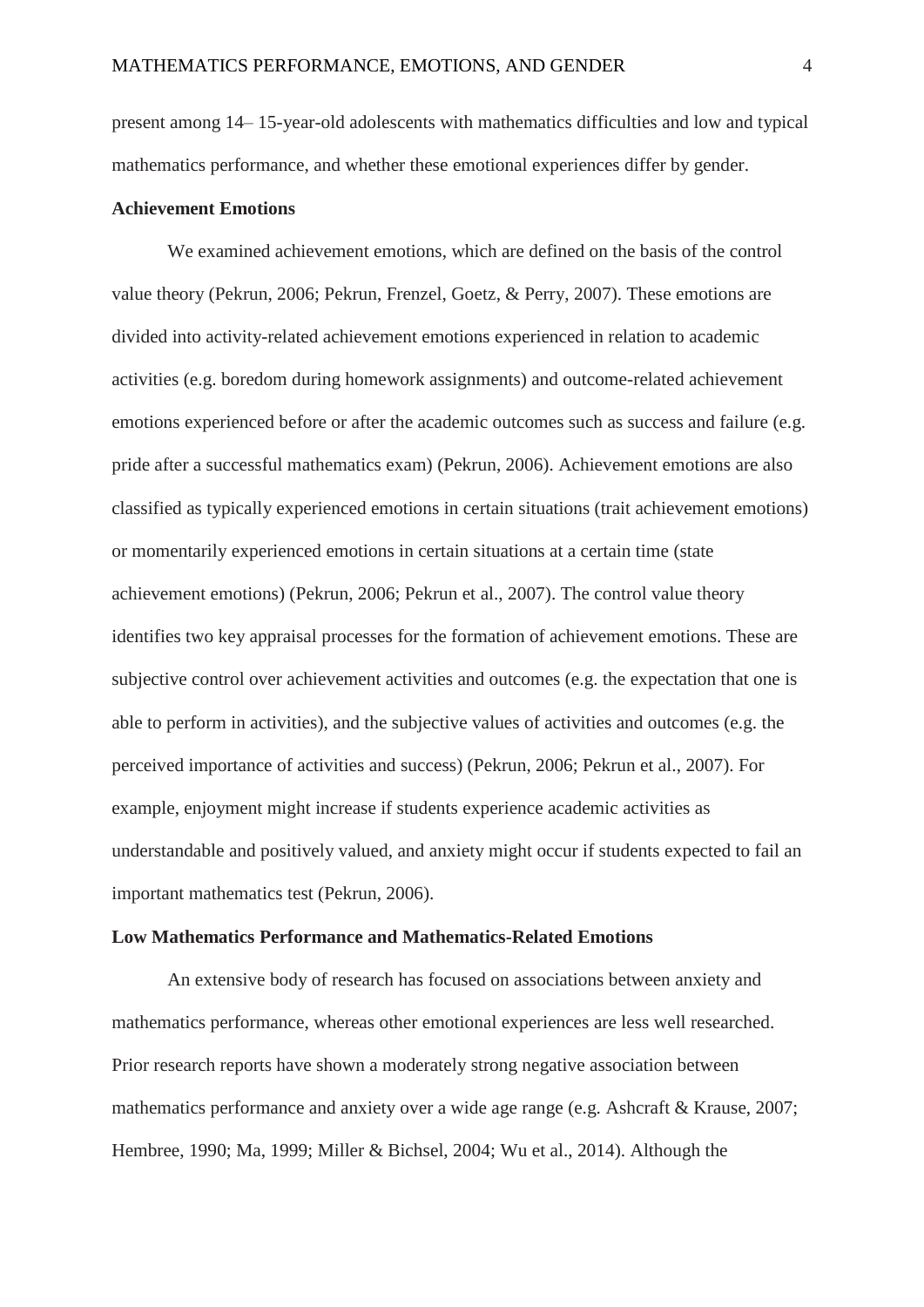assumption that mathematics anxiety influences mathematics ability is well supported, some contrary results have occurred (Krinzinger, Kaufmann, & Willmes, 2009). Krinzinger et al. (2009) found no effect of mathematics anxiety on calculation ability in primary school children. Furthermore, only a few studies have investigated anxiety among students with different mathematics performance levels, and these studies focused only on primary school children (Passolunghi, 2011; Wu et al., 2014). Wu et al. (2014) revealed that second and third grade children with mathematics difficulties (scored below the 11th percentile on the mathematics test) or with low mathematics performance (scored at the 11th to 24th percentiles) reported significantly more anxiety than children with typical mathematics performance. However, the first two groups (difficulties and low performance) were not significantly different from one another.

Despite the fact that students at elementary school and university reported experiencing several emotions, such as anxiety, anger, boredom, shame and hopelessness in academic situations (Pekrun et al., 2002), only a few studies have investigated the associations between mathematics performance and emotions other than anxiety (Goetz, Frenzel, Hall, & Pekrun, 2008; Kim, Park, & Cozart, 2014; Luo, Lee, Ng, & Ong, 2014). Goetz et al. (2008) found that final mathematics grades positively predicted enjoyment among students from grades 5 to 10. Kim et al. (2014) revealed that anger was the strongest predictor of high school students' final mathematics grade. Studies investigating several emotions among students with different mathematics performance levels are largely absent (Stephanou, 2011). Stephanou (2011) found that adolescents (15–16 years old) who perceived their mathematics performance as unsuccessful felt less positive emotions, such as pride, and more negative emotions, such as anger, anxiety and boredom, than adolescents who estimated their performance as successful.

## **Gender Differences in Mathematics-Related Emotions**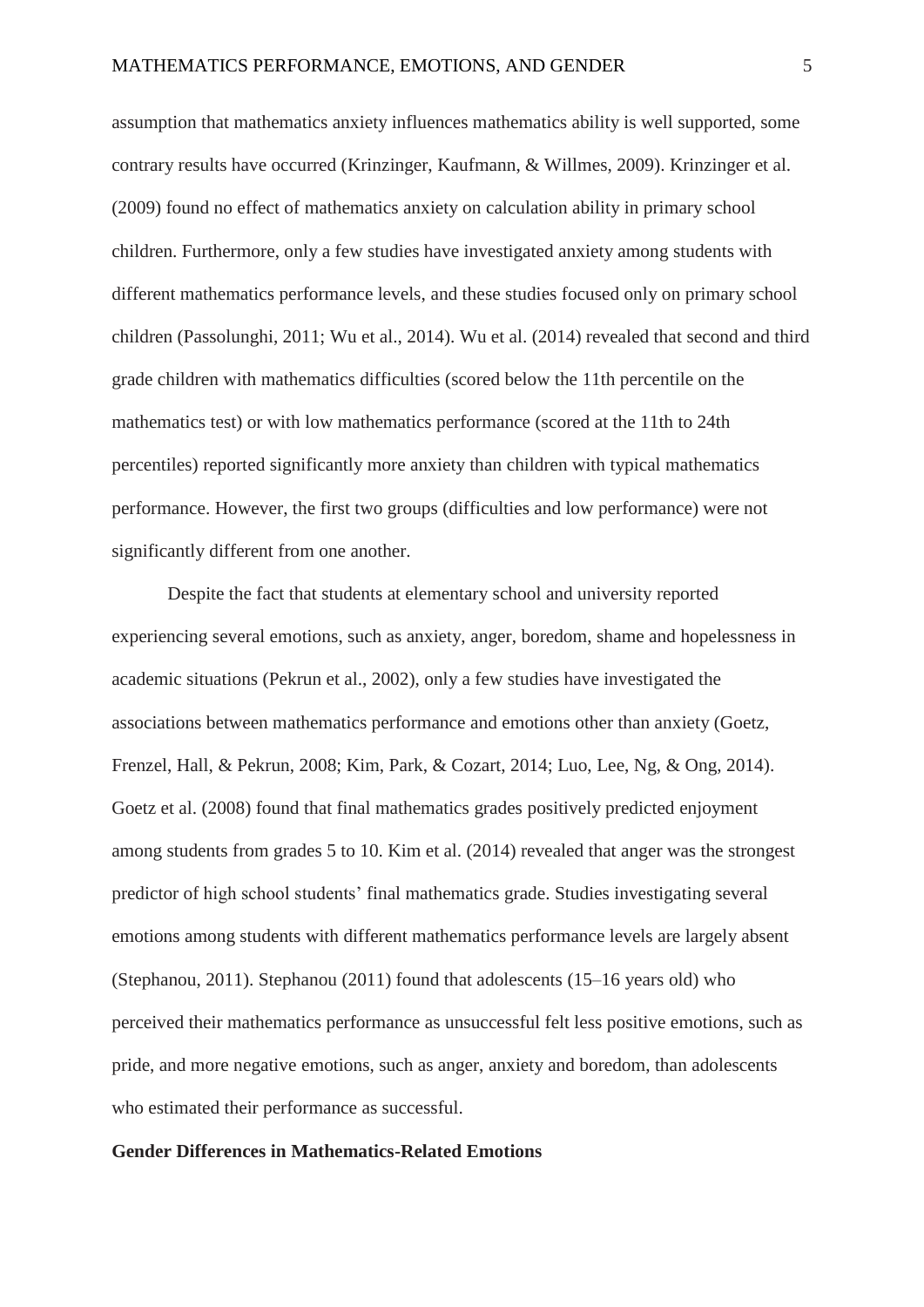The relationship between gender and mathematics anxiety has been studied extensively. Many studies have found that females reported significantly more mathematics anxiety than males (e.g. Devine et al., 2012; Else-Quest, Hyde, & Linn, 2010; Hembree, 1990; Kyttälä & Björn, 2010; Miller & Bichsel, 2004; OECD, 2004; Plenty & Heubeck, 2013). A cross-national meta-analytic finding indicated that even 94.9% of the OECD countries showed higher levels of mathematics anxiety among females than males (Else-Quest et al., 2010).

There are a limited number of studies with an emphasis on gender differences in mathematics-related emotions other than anxiety (Frenzel et al., 2007a; Goetz et al., 2008; Stipek & Gralinski, 1991), and these studies often focused on primary school children. Frenzel et al. (2007a) found that fifth-grade females reported less enjoyment and pride, but more anxiety, hopelessness and shame in mathematics than males. Stipek and Gralinski (1991) revealed that females in the third grade and junior high school reported less pride after mathematics success and more feelings of wanting to hide their paper after mathematics failure than males. However, females were no more likely than males to report shame after mathematics failure or that they wanted to hide their paper after mathematics success. The emotional experiences among females and males with different mathematics performance levels are not understood. Wu et al. (2014) revealed that there are no gender variations in the relation between mathematics performance group (difficulties, low and/or typical) and anxiety (Wu et al., 2014). However, females with reading difficulties (8–18-year olds) reported more depression and anxiety than males with reading difficulties (Willcutt & Pennington, 2000).

# **Current Study**

Although a few studies have investigated anxiety among students with mathematics difficulties, to our knowledge no study has examined several emotions among students with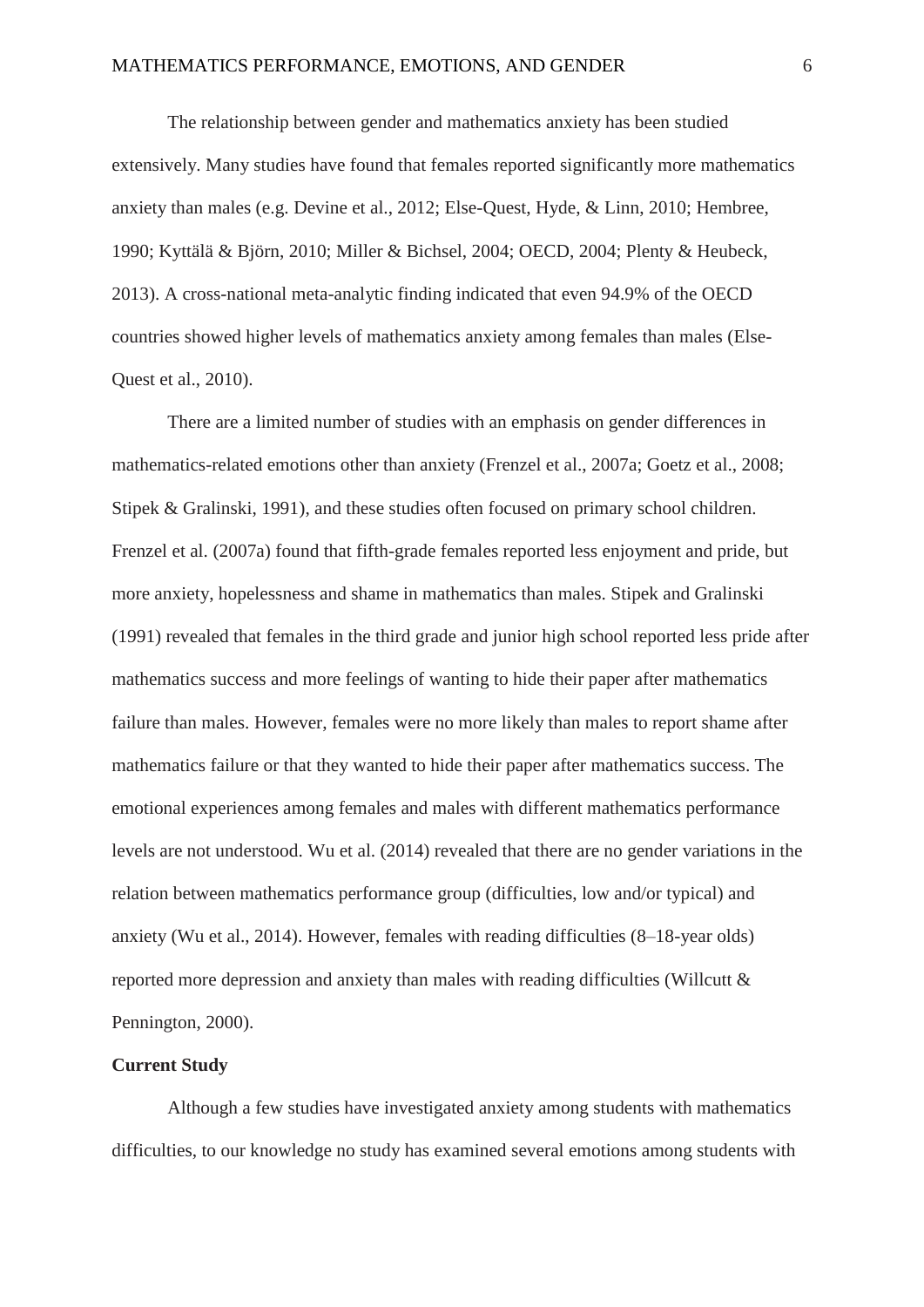different mathematics performance levels. The majority of studies on gender differences in mathematics-related emotions have focused on anxiety or investigated gender differences in several emotions in the overall population, which means we lack knowledge about whether there are gender variations in several emotions among students with different mathematics performance levels. Thus, the present study investigated the differences in enjoyment, pride, anger, anxiety, shame, hopelessness and boredom among adolescents with mathematics difficulties, and low and typical mathematics performance. The interaction between gender and mathematics performance group on the seven mathematics-related emotions was also investigated.

Based on the previous results, the following hypotheses were proposed:

**Hypothesis 1.** Adolescents with mathematics difficulties (Passolunghi, 2011; Wu et al., 2014) and low mathematics performance (Wu et al., 2014) reported more anxiety than adolescents with typical mathematics performance.

**Hypothesis 2.** There are gender differences in mathematics-related emotions, with females showing a more negative emotional profile than males (Frenzel et al., 2007a; Goetz et al., 2008; Stipek & Gralinski, 1991), and this gender difference is evident in anxiety (e.g. Devine et al., 2012; Else-Quest et al., 2010; Kyttälä & Björn, 2010; Miller & Bichsel, 2004; OECD, 2004; Plenty & Heubeck, 2013).

**Hypothesis 3.** There are no gender variations in the relation between mathematics performance group and anxiety (Wu et al., 2014). However, we cannot make assumptions about the relationships among gender, mathematics performance groups, and emotions other than anxiety.

#### **Method**

#### **Participants**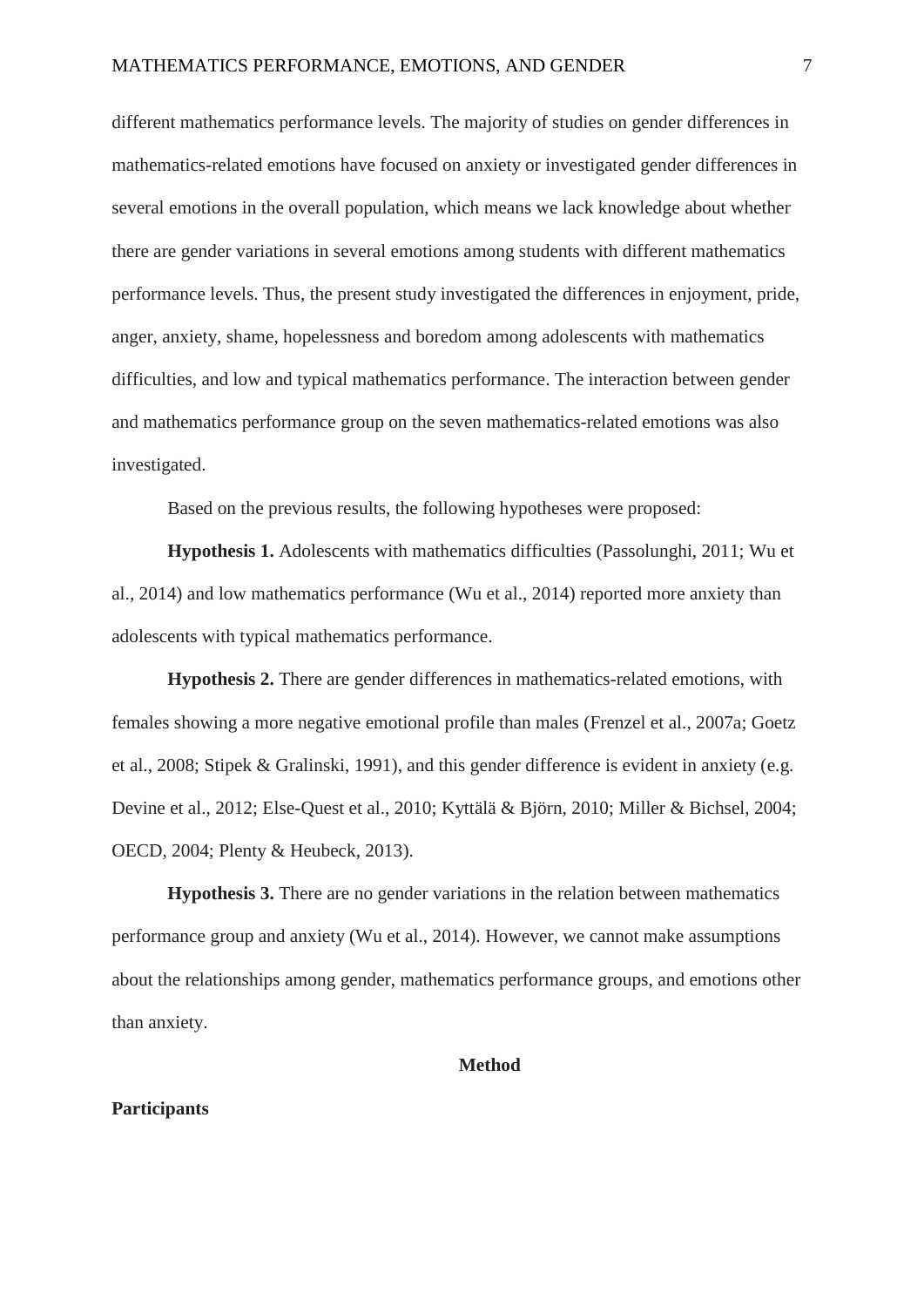This study comprised 1358 eighth-grade participants (14–15-year olds) from 27 compulsory schools in 5 different provinces in Finland. A geographically representative sample of the schools was compiled as follows: schools were divided into five provinces, and a systematic sample of the schools was selected at regular intervals. There were more schools from the large provinces than from the small ones (Southern Finland: eight schools, Central Finland: nine schools, Eastern Finland: four schools, Oulu: three schools and Lapland: three schools). The study sample included municipalities and cities of different sizes. The school sizes varied representatively from small ( $n = 65$ ) to large ( $n = 658$ ). The Finnish educational system consists of nine years of compulsory schooling (six years of primary school and three years of lower secondary school); in Finland the majority of children begin school during the year they turn seven.

Previous studies have demonstrated that students with mathematics learning disability who scored below the 11th percentile in the standardized mathematics test differ significantly from students who have low mathematics performance (11th to 25th percentiles) (e.g. Geary, Hoard, Nugent, & Byrd-Craven, 2008; Mazzocco & Devlin, 2008; Wu et al., 2014). Thus, it is recommendable to analyse students from these two groups separately to avoid reducing any effects that may be more significant in one of these subgroups (Mazzocco, 2008). It is also essential to compare these two groups to students with typical mathematics performance (Mazzocco, 2008). Thus, we classified adolescents into three groups: 1) mathematics difficulties (MD), 2) low mathematics performance (LA) and 3) typical mathematics performance (TA). We also selected the 11th percentile as the cut-off point for MD since the corresponding score is at the low level on the normative sample of Finnish eighth-grade students (Räsänen & Leino, 2005) and it might allow a better comparison with other studies using the same percentile as the cut-off point for MD (e.g. Wu et al., 2014).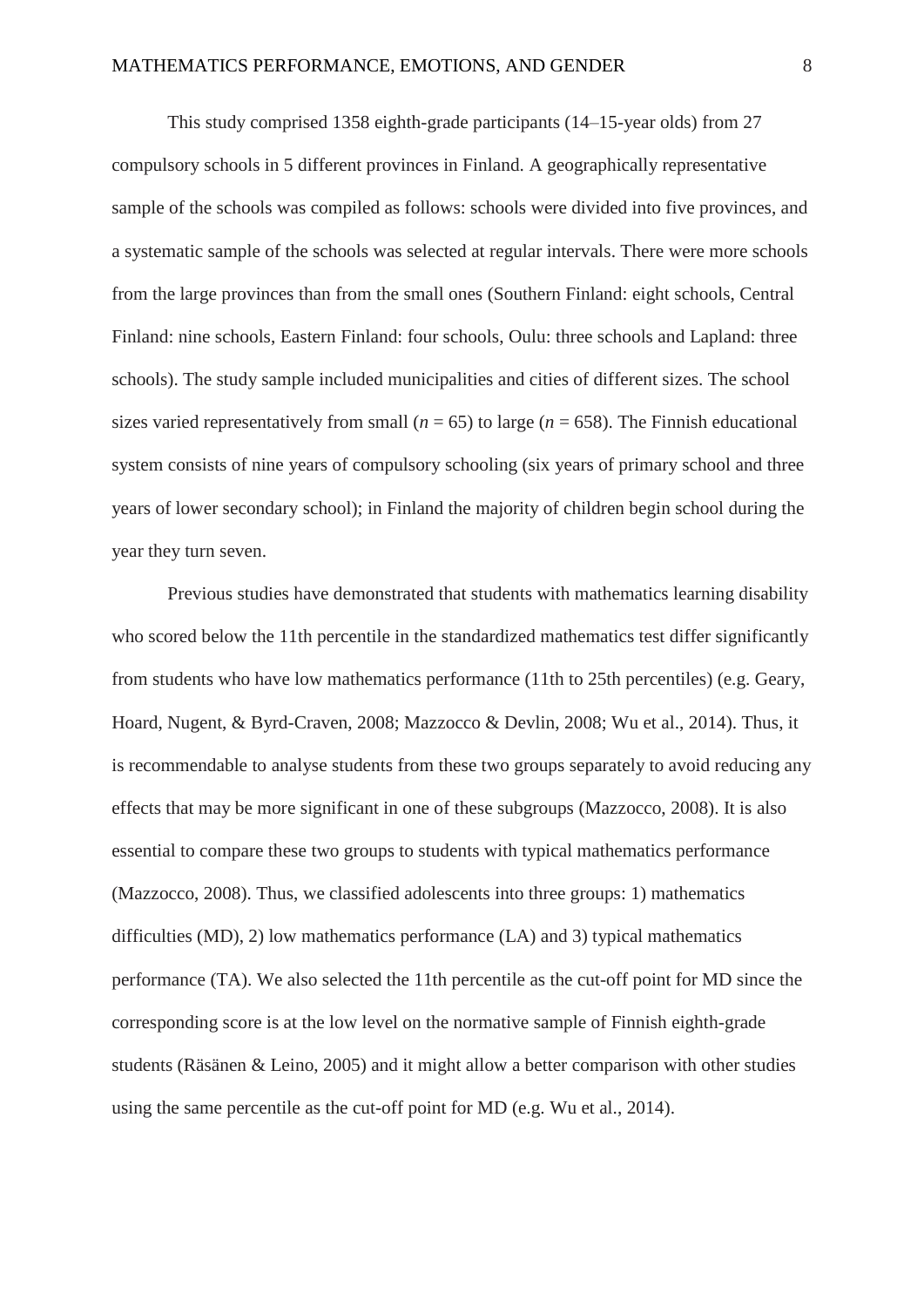Briefly, 136 adolescents met the criteria for students with mathematics difficulties by scoring below the 11th percentile (0-12, max 40) on a standardized mathematics assessment (Räsänen & Leino, 2005). A total of 166 adolescents met the criteria for low mathematics performance status by scoring within the 11th–25th percentiles (score range 13–16) on the assessment. The 1056 adolescents who scored above the 25th percentile (score range 17–40) were assigned to the typically performing group. Table 1 shows the demographic and screening data of adolescents with MD, LA and TA, respectively. The frequencies of males and females across the mathematics performance groups were not significantly different,

 $\chi^2(2, N = 1358) = 4.68, p = .096.$ 

Table 1 *Demographic and Screening Data across Mathematics Performance Groups*

|           | Female | Male | Mathematics performance |
|-----------|--------|------|-------------------------|
| Group     |        | n    | M(SD)                   |
| MD        | 'O     | OU   | 9.43(2.59)              |
| LA        | 97     | 69   | 14.75(1.11)             |
| <b>TA</b> | 532    | 524  | 25.54(5.40)             |
|           |        |      |                         |

*Note.* MD=mathematics difficulties; LA=low mathematics performance; TA=typical mathematics performance.

## **Measures**

**Mathematics performance.** Students' mathematics performance was determined based on a standardized mathematics test developed for the Finnish population (KTLT; Räsänen & Leino, 2005). The focus of the KTLT test is core mathematics skills in grades 7-9, and it assesses students' performance in arithmetic (e.g. addition, subtraction, multiplication and division), word problems (e.g. solving the tax rate), algebra (e.g. equation solving), geometry (e.g. solving the surface area) and unit conversion (e.g. rounding a large number to the nearest hundred). The test is widely used to screen for potential mathematical difficulties (e.g. Kyttälä, 2008). It is a paper-and-pencil test and contains 40 items, with a correct answer given one point and an incorrect answer given zero points. Thus, the results of the test range from 0 to 40. It has four parallel versions (A, B, C and D) and version B was chosen for this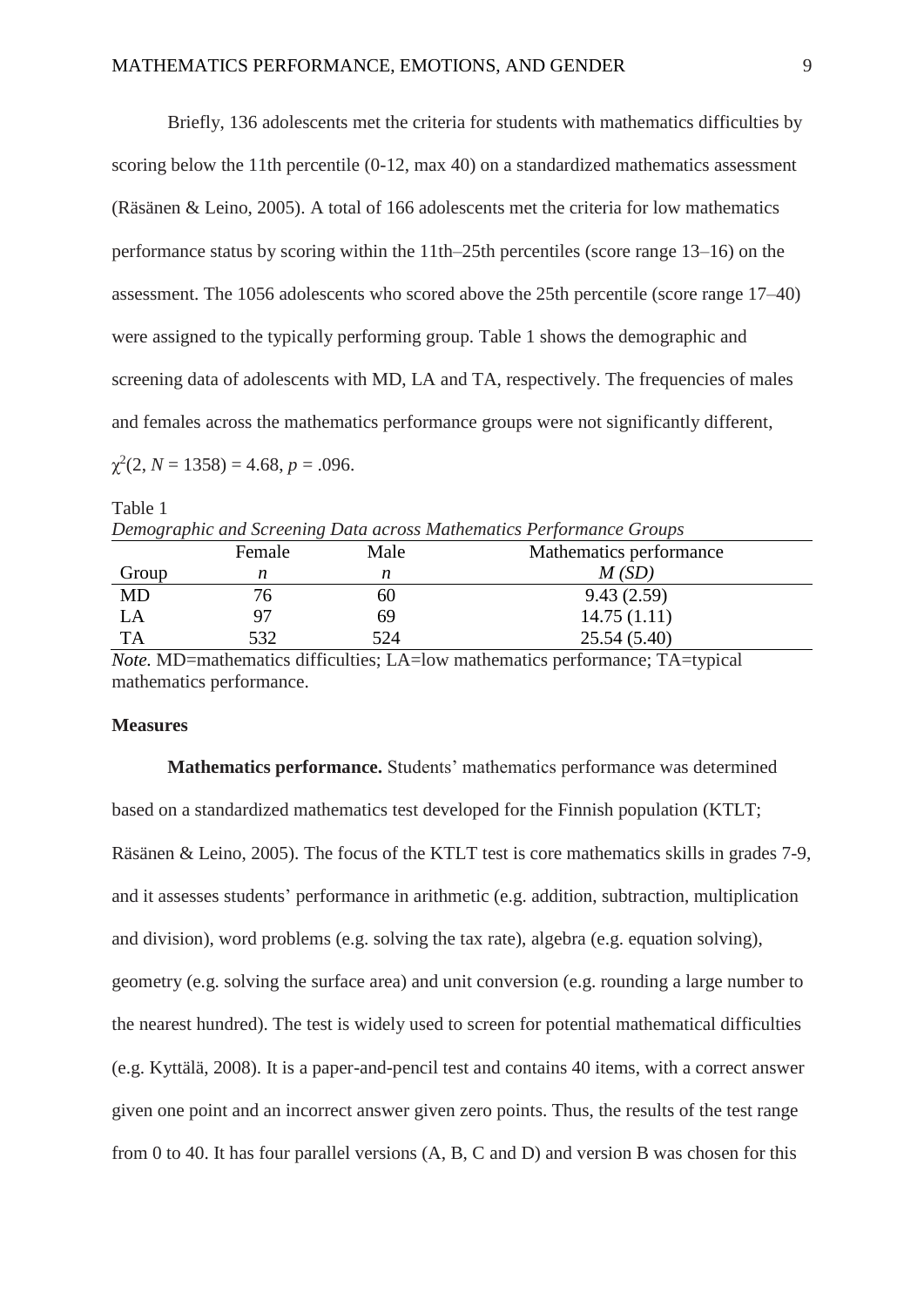study because it was reported to have the highest internal reliability (0.90) (Räsänen & Leino, 2005). The test correlated significantly with other measures of mathematical skill (*r* = .61 – .78, *p* < .001; Räsänen & Leino, 2005).

**Mathematics-related emotions.** To assess students' achievement emotions in mathematics, the Achievement Emotions Questionnaire-Mathematics (AEQ-M; Pekrun, Goetz, & Frenzel, 2005) was used. The AEQ-M is a self-report instrument designed to assess typical achievement emotions (trait-like emotions) in relation to three mathematics situations (class, learning and test). It contains 60 items measuring 7 emotions: enjoyment, pride, anger, anxiety, shame, hopelessness and boredom. Respondents were asked to express their emotions on a five-point Likert scale ranging from 1 (*strongly disagree*) to 5 (*strongly agree*). The AEQ-M was translated into Finnish by a bilingual expert, and pilot tested in a Finnish school. Thirty students from two classes took part in the pilot questionnaire and had an opportunity to give individual feedback. This did not reveal any deficiencies.

# **Procedure**

The study materials, including written instructions, the KTLT test and the AEQ-M questionnaire were sent to the participant schools ( $n = 27$ ) by regular mail in the spring of 2010. Students completed the AEQ-M questionnaires during the end part of their mathematics lesson, taking approximately 30 min to complete the form. Before completing the questionnaire, students were assured that their responses would be treated confidentially. Concerning the mathematics test, students had 40 min to complete it, and we recommended that all students in a school took the test at the same time. After the completion of the study measurements, the teachers collected all the materials and returned them to the researchers by ordinary mail.

#### **Preliminary Analysis**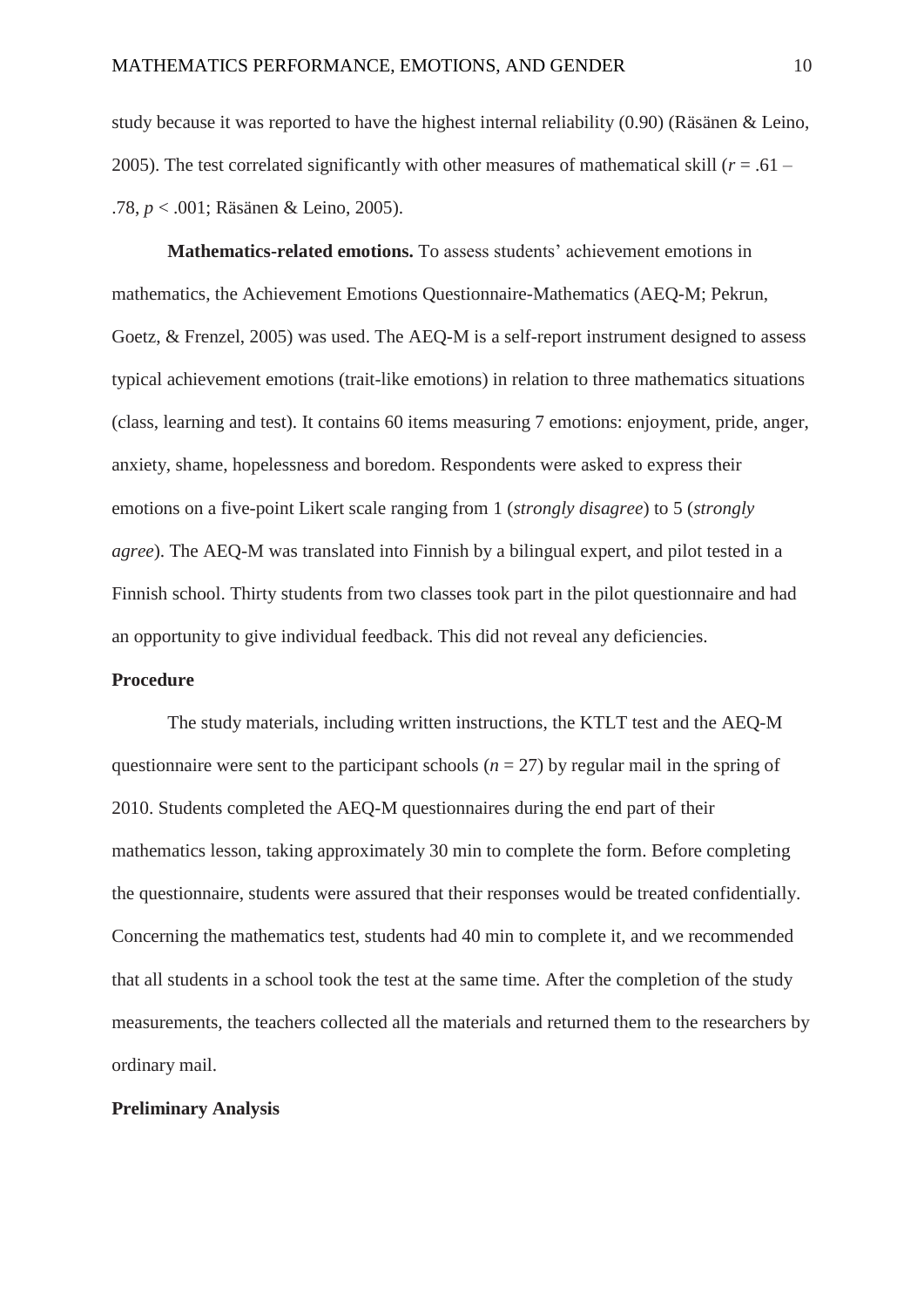Missing data for the AEQ-M items (0.5%) were not imputed. In addition, 135 students were excluded from the final study sample  $(n = 1358)$  since they had only taken part in either the KTLT-test ( $n = 56$ ) or the AEO-M ( $n = 79$ ). The reliabilities of the emotion scales were estimated using Cronbach's alpha coefficients and they ranged from good ( $.8 \le x < .9$ ) to excellent  $(x \ge 0.9)$ . The reliability of the mathematics test proved to be good (Cronbach's alpha  $= .89$ ).

## **Data Analysis**

Two-way MANOVA was performed to test the main effects of the mathematics performance groups, gender and Gender x Group interaction on the emotion scales. Separate ANOVA analyses were conducted to investigate the effects of mathematics performance groups, gender and Gender x Group interaction on each of the emotion scales. Scheffe post hoc tests were used to compare the means of the three mathematics performance groups in each emotion scale. Effect sizes are reported as partial eta-squared  $(\eta_p^2)$ : small  $\geq 0.01$ , medium  $\geq$  .06, large  $\geq$  .14) for the MANOVA and ANOVA analyses, and in terms of Cohen's *d* (*d*: small  $\ge$  .2, medium  $\ge$  .5 and large  $\ge$  .8) for the post hoc tests (Cohen, 1988).

## **Results**

Two-way MANOVA pointed out that the mathematics performance group had a significant main effect,  $F(14, 2302) = 8.18$ ,  $p < .001$ , Wilks' lambda = .91,  $\eta_p^2 = .05$ , gender had a significant main effect,  $F(7, 1151) = 6.21, p < .001$ , Wilks' lambda = .96,  $\eta_p^2 = .04$ , and the Gender x Groups interaction had a significant main effect,  $F(14, 2302) = 2.30$ ,  $p = .004$ , Wilks' lambda = .97,  $\eta_p^2$  = .01, on mathematics-related emotion scales.

#### **Mathematics Performance Groups**

As shown in Table 2, there were significant main effects for mathematics performance groups in each emotion scale. The post hoc testing showed that adolescents with MD reported significantly more shame ( $p = .025$  and  $d = .32$ ) than adolescents with LA. The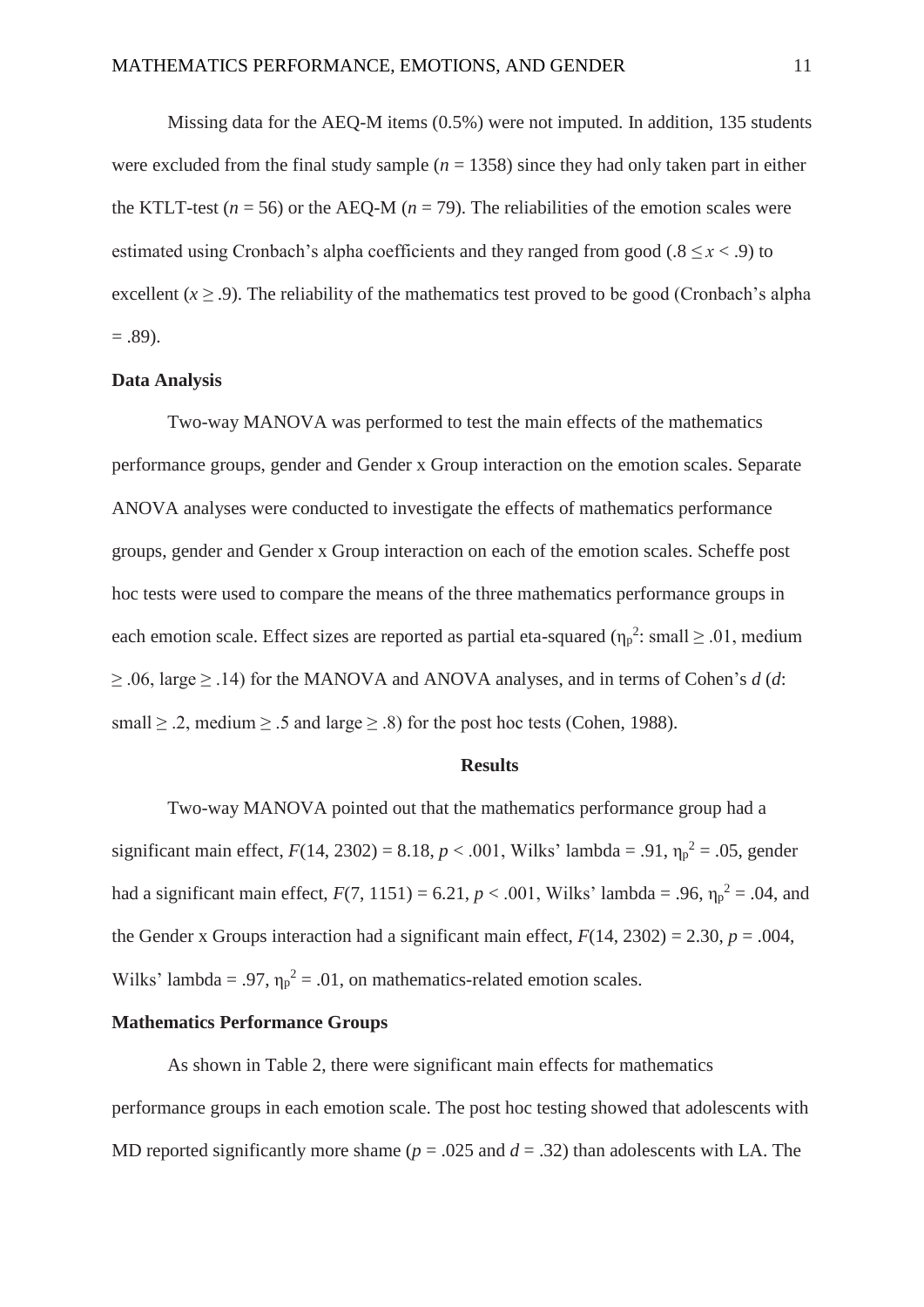MD group also showed less enjoyment ( $p < .001$  and  $d = -.51$ ) and pride ( $p < .001$  and  $d = -$ .67) and more anger (*p* < .001 and *d* = .48), anxiety (*p* < .001 and *d* = .56), shame (*p* < .001 and  $d = .60$ ) and hopelessness ( $p < .001$  and  $d = .65$ ), but not boredom ( $p = .071$ ) when compared to adolescents with TA. Adolescents with LA reported significantly less enjoyment ( $p$  < .001 and  $d$  = -.54) and pride ( $p$  < .001 and  $d$  = -.58) and more anger ( $p$  < .001 and  $d$  = .42), anxiety (*p* < .001 and *d* = .41), shame (*p* = .010 and *d* = .28), hopelessness (*p* < .001 and  $d = .51$ ) and boredom ( $p = .010$ ,  $d = .28$ ) than adolescents with TA. The effect sizes for boredom and shame were small. Table 3 presents the means and standard deviations for adolescents with different mathematics performances.

Table 2

Table 3

*The Groups, Gender Group x Gender Interaction Effects, and Groups Effects Separately for Females and Males for the Seven Emotion Scales*

| Groups    |            | Gender     |                | Group x                     |                  | Groups                      |                |                |                  |                             |
|-----------|------------|------------|----------------|-----------------------------|------------------|-----------------------------|----------------|----------------|------------------|-----------------------------|
|           |            | Gender     |                |                             |                  |                             |                |                |                  |                             |
|           |            |            |                |                             |                  |                             | Females        |                | Males            |                             |
| Scales    | F          | $\eta_p^2$ | $\overline{F}$ | $\eta_{\rm p}$ <sup>2</sup> | $\boldsymbol{F}$ | $\eta_{\rm p}$ <sup>2</sup> | $\overline{F}$ | $\eta_{p}^{2}$ | $\boldsymbol{F}$ | $\eta_{\rm p}$ <sup>2</sup> |
| <b>JO</b> | $25.15***$ | .04        | $9.92***$      | .01                         | $4.74***$        | .01                         | $21.42***$     | .07            | $10.02***$       | .04                         |
| PR        | $33.17***$ | .05        | $9.54***$      | .01                         | $3.47*$          | .01                         | $28.41***$     | .09            | $10.91***$       | .04                         |
| AG        | 21.98***   | .04        | 1.47           | .00                         | $4.40*$          | .01                         | $9.57***$      | .03            | $16.27***$       | .06                         |
| <b>AX</b> | $25.07***$ | .04        | 0.29           | .00                         | $6.03***$        | .01                         | $8.51***$      | .03            | 21.98***         | .08                         |
| <b>SH</b> | $21.35***$ | .04        | 1.57           | .00                         | $3.08*$          | .01                         | $11.62***$     | .04            | $13.21***$       | .05                         |
| HL        | $32.74***$ | .05        | 2.19           | .00                         | $6.48***$        | .01                         | $15.13***$     | .05            | $25.74***$       | .09                         |
| <b>BO</b> | $7.23**$   | .01        | 1.25           | .00                         | $6.07***$        | .01                         | $4.28*$        | .01            | $8.63***$        | .03                         |

*Note.* JO=enjoyment; PR=pride; AG=anger; AX=anxiety; SH=shame; HL=hopelessness; BO=boredom.

\* *p*<.0.5. \*\**p*<.01. \*\*\**p*<.001.

*Descriptive Statistics for Mathematics Performance Groups on Emotion Scales*

| .<br>1011<br>. |      |      |       |           |           |           |  |  |  |
|----------------|------|------|-------|-----------|-----------|-----------|--|--|--|
|                | MD   |      | LA    |           | <b>TA</b> |           |  |  |  |
| <b>Scales</b>  | M    | SD   | $\,M$ | <i>SD</i> | M         | <i>SD</i> |  |  |  |
| JO             | 2.16 | 0.75 | 2.15  | 0.73      | 2.55      | 0.75      |  |  |  |
| PR             | 2.46 | 0.87 | 2.57  | 0.76      | 3.04      | 0.85      |  |  |  |
| AG             | 2.48 | 0.97 | 2.42  | 0.98      | 2.03      | 0.88      |  |  |  |
| AX             | 2.39 | 0.80 | 2.27  | 0.79      | 1.96      | 0.72      |  |  |  |
| <b>SH</b>      | 1.99 | 0.75 | 1.76  | 0.70      | 1.57      | 0.64      |  |  |  |
| HL             | 2.61 | 1.06 | 2.46  | 1.02      | 1.96      | 0.95      |  |  |  |
| <b>BO</b>      | 2.61 | 1.07 | 2.66  | 1.00      | 2.39      | 0.93      |  |  |  |

*Note.* MD=mathematics difficulties; LA=low mathematics performance; TA=typical mathematics performance; JO=enjoyment; PR=pride; AG=anger; AX=anxiety; SH=shame; HL=hopelessness; BO=boredom.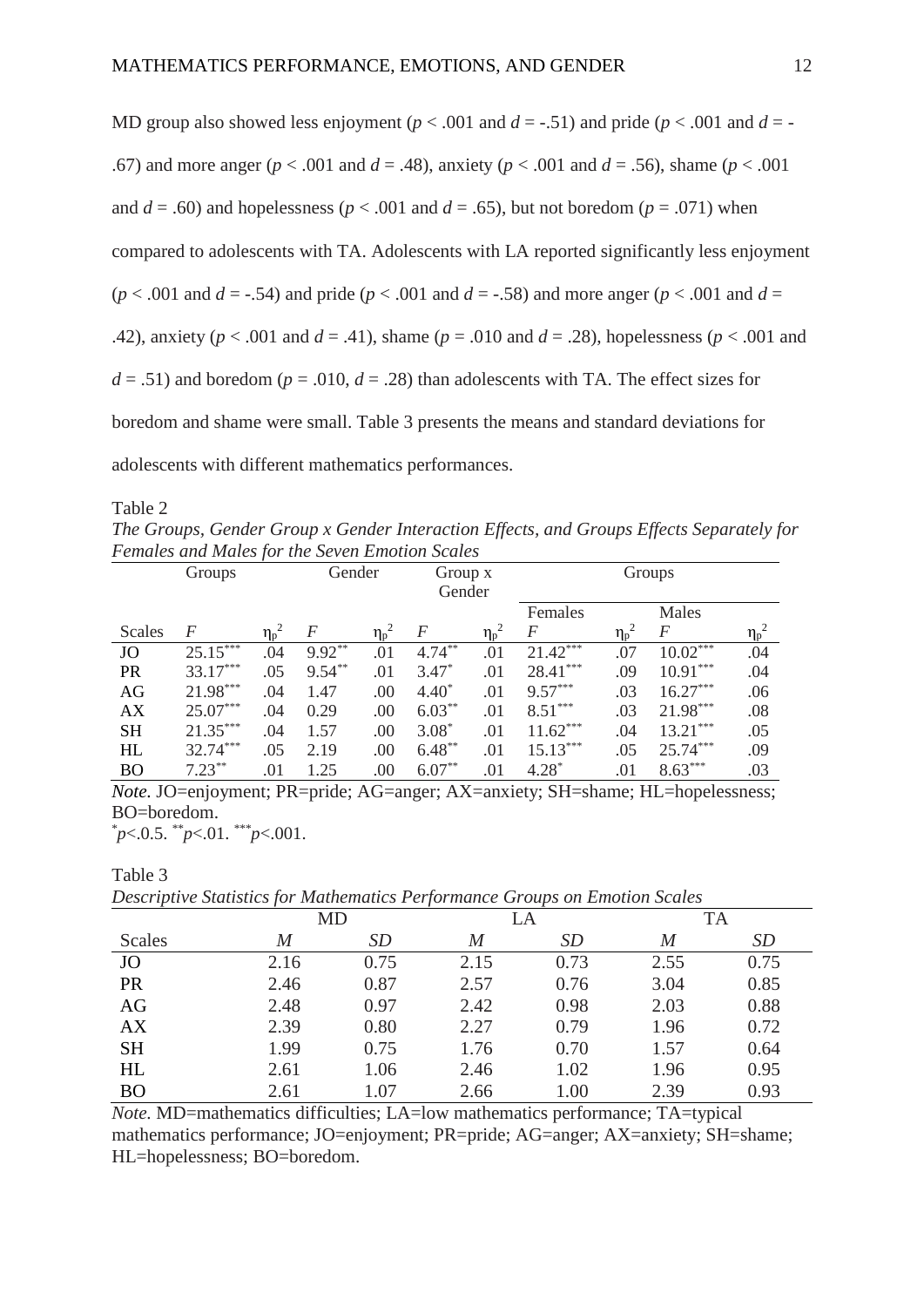## **Gender**

As presented in Table 2, there was a significant main effect for gender only on enjoyment and pride when mathematics performance groups were controlled for. The effect sizes for enjoyment and pride were small. Males reported slightly more enjoyment (Male: estimated  $M = 2.41$ , *Std. Error* = .05; Female: estimated  $M = 2.20$ , *Std. Error* = .04) and pride (Male: estimated *M* = 2.82, *Std. Error* = .06; Female: estimated *M* = 2.59, *Std. Error* = .05) than females. When mathematics performance groups were not controlled for, females reported significantly more anxiety,  $F(1, 1206) = 4.23$ ,  $p = .04$ ,  $\eta_p^2 = .003$ , and hopelessness,  $F(1, 1206) = 13.54, p < .001, \eta_p^2 = .01$ , and less enjoyment,  $F(1, 1206) = 10.39, p = .001, \eta_p^2$  $= .01$ , and pride,  $F(1, 1206) = 11.74$ ,  $p = .001$ ,  $\eta_p^2 = .01$ , than males. The effect sizes for these emotions, especially for anxiety, were small. Furthermore, males  $(M = 23.02$  and  $SD = 7.24$ , max 40) performed better in the mathematics test than females ( $M = 22.23$  and  $SD = 7.59$ ), but this difference was not significant,  $F(1, 1356) = 3.77$ ,  $p = .052$ ,  $\eta_p^2 = .003$ .

# **Interaction**

As shown in Table 2, the Gender x Group interaction effect was significant for all seven emotion scales. Table 4 presents the means and standard deviations separately for females and males with different mathematics performances. Due to these interaction effects, the gender differences in all emotion scales were investigated separately among the three mathematics performance groups. This analysis revealed that females with MD reported significantly less enjoyment,  $F(1, 102) = 15.14$ ,  $p < .001$ ,  $\eta_p^2 = .13$ , and pride,  $F(1, 102) =$ 11.12,  $p = .001$ ,  $\eta_p^2 = .10$ , and more hopelessness,  $F(1, 102) = 5.78$ ,  $p = .018$ ,  $\eta_p^2 = .05$ , and boredom,  $F(1, 102) = 5.93$ ,  $p = .017$ ,  $\eta_p^2 = .06$ , than males with MD. The gender differences were the other way around among adolescents with LA. Males with LA reported significantly more anger,  $F(1, 138) = 7.61$ ,  $p = .007$ ,  $\eta_p^2 = .05$ , anxiety,  $F(1, 138) = 6.59$ ,  $p = .011$ ,  $\eta_p^2 =$ .05, shame,  $F(1, 138) = 6.02$ ,  $p = .015$ ,  $\eta_p^2 = .04$ , and boredom,  $F(1, 138) = 4.05$ ,  $p = .046$ ,  $\eta_p^2$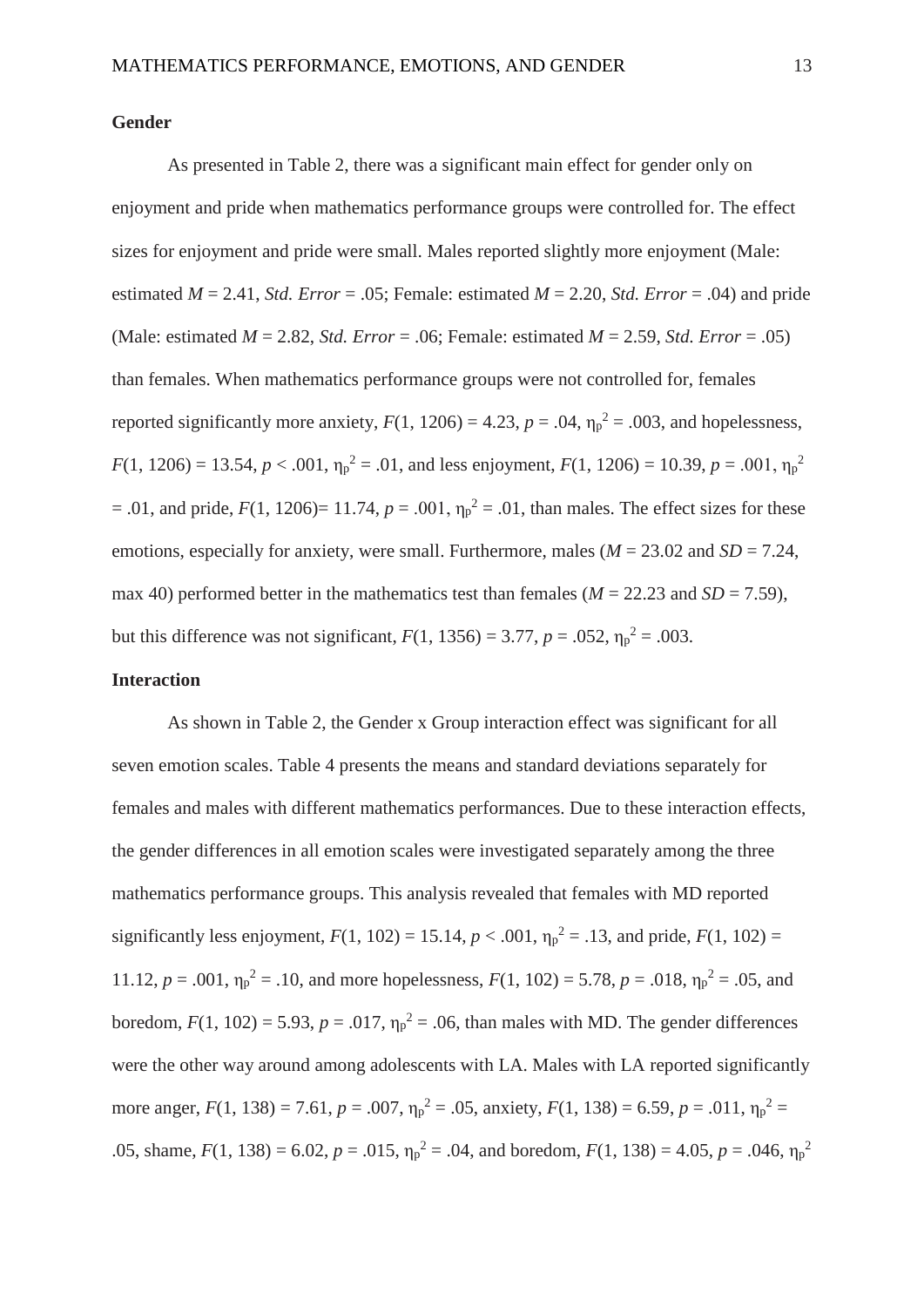$=$  0.03, than females with LA. Females with TA showed significantly higher levels of anxiety,

 $F(1, 917) = 6.23$ ,  $p = .01$ ,  $\eta_p^2 = .01$ , and hopelessness,  $F(1, 917) = 12.87$ ,  $p < .001$ ,  $\eta_p^2 = .01$ ,

than males with TA, but the effect sizes for these emotions were small. Figure 1 illustrates the

gender differences in the seven emotion scales among different mathematics performance

groups.

Table 4

*Descriptive Statistics for the Mathematics Performance Groups on Emotion Scales Separately for Females and Males*

|           | Female |           |      |           |      |      | Male |      |      |           |           |           |
|-----------|--------|-----------|------|-----------|------|------|------|------|------|-----------|-----------|-----------|
|           | MD     |           | LA   |           | TA   |      | MD   |      | LA   |           | <b>TA</b> |           |
| Scales    | M      | <i>SD</i> | M    | <i>SD</i> | M    | SD   | M    | SD   | M    | <i>SD</i> | M         | <i>SD</i> |
| JO        | 1.93   | 0.66      | 2.15 | 0.72      | 2.51 | 0.76 | 2.47 | 0.77 | 2.14 | 0.76      | 2.60      | 0.75      |
| <b>PR</b> | 2.23   | 0.82      | 2.56 | 0.72      | 2.99 | 0.84 | 2.78 | 0.85 | 2.59 | 0.83      | 3.10      | 0.86      |
| AG        | 2.54   | 1.06      | 2.23 | 0.85      | 2.03 | 0.89 | 2.39 | 0.84 | 2.68 | 1.08      | 2.03      | 0.87      |
| AX        | 2.43   | 0.81      | 2.13 | 0.70      | 2.02 | 0.74 | 2.32 | 0.79 | 2.47 | 0.87      | 1.90      | 0.68      |
| <b>SH</b> | 2.02   | 0.77      | 1.63 | 0.66      | 1.57 | 0.67 | 1.95 | 0.73 | 1.92 | 0.72      | 1.58      | 0.61      |
| <b>HL</b> | 2.82   | 1.12      | 2.31 | 0.97      | 2.07 | 1.02 | 2.33 | 0.91 | 2.65 | 1.07      | 1.85      | 0.85      |
| <b>BO</b> | 2.83   | 1.13      | 2.52 | 0.92      | 2.44 | 0.94 | 2.32 | 0.92 | 2.86 | 1.07      | 2.32      | 0.92      |

*Note.* MD=mathematics difficulties; LA=low mathematics performance; TA=typical mathematics performance; JO=enjoyment; PR=pride; AG=anger; AX=anxiety; SH=shame; HL=hopelessness; BO=boredom.

As significant interaction effects were observed, the differences in emotion scales among the three mathematics performance groups were also investigated separately for males and females. As shown in Table 2, there were significant main effects for mathematics performance groups in each emotion scale for females. The post hoc testing showed that mainly females with MD reported negative emotions in mathematics. Females with MD reported significantly more shame ( $p = .004$  and  $d = .54$ ) and hopelessness ( $p = .015$  and  $d =$ .49) than females with LA. Females with MD also reported significantly less enjoyment (*p* < .001 and  $d = -0.81$  and pride ( $p < .001$  and  $d = -0.92$ ) and more anger ( $p < .001$  and  $d = .52$ ), anxiety ( $p < .001$  and  $d = .53$ ), shame ( $p < .001$  and  $d = .62$ ), hopelessness ( $p < .001$  and  $d =$ .70) and slightly more boredom (*p*=.015 and *d* = .38) than females with TA. Females with LA only showed significantly lower levels of pride ( $p < .001$  and  $d = -.48$ ) and enjoyment ( $p <$ .001 and  $d = -0.55$  than females with TA.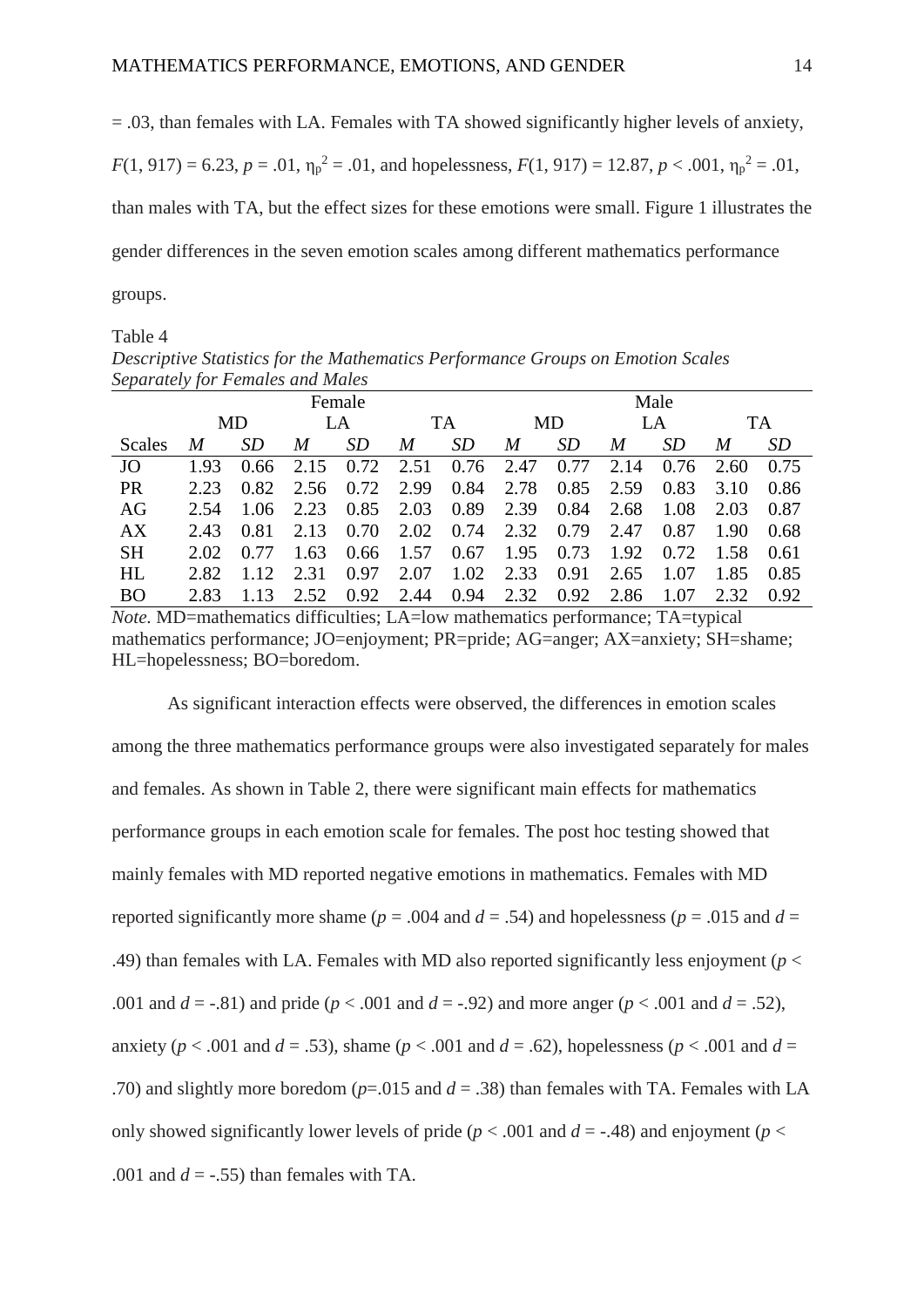

*Figure 1.* Gender differences in emotions separately for the three mathematics performance groups. MD=mathematics difficulties; LA=low mathematics performance; TA=typical mathematics performance; JO=enjoyment; PR=pride; AG=anger; AX=anxiety; SH=shame; HL=hopelessness; BO=boredom.

As presented in Table 2, there were significant main effects for mathematics performance groups in each emotion scale for males. The post hoc testing showed that mainly males with LA experience negative emotions in mathematics. Males with LA reported significantly more boredom ( $p = .016$  and  $d = .54$ ) than males with MD, and more anger ( $p <$ .001 and *d* = .66), anxiety (*p* < .001 and *d* = .73), shame (*p* < .001 and *d* = .51), hopelessness  $(p < .001$  and  $d = .83$ ), and boredom  $(p < .001$  and  $d = .54$ ), and less enjoyment  $(p < .001$  and  $d = -0.61$ ) and pride ( $p < 0.001$  and  $d = -0.60$ ) than males with TA. Males with MD reported significantly more anger ( $p = .038$  and  $d = .42$ ), anxiety ( $p = .001$  and  $d = .57$ ), shame ( $p =$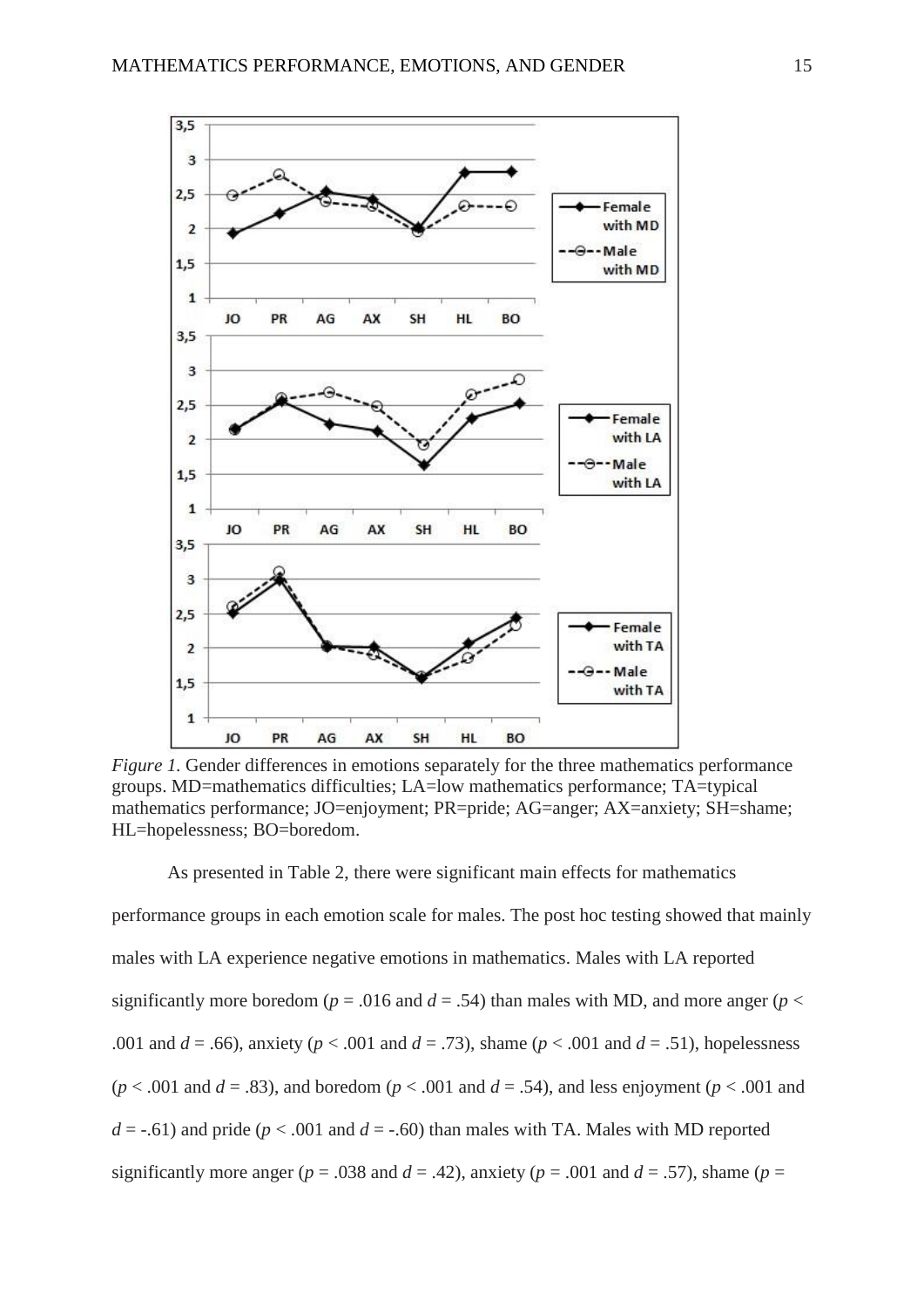.001 and  $d = .55$ ) and hopelessness ( $p = .003$  and  $d = .55$ ) than males with TA. Figure 2 illustrates the differences among the three mathematics performance groups in the seven emotion scales separately for females and males.



*Figure 2.* Differences in emotions among three mathematics performance groups for females and males separately. MD=mathematics difficulties; LA=low mathematics performance; TA=typical mathematics performance; JO=enjoyment; PR=pride; AG=anger; AX=anxiety; SH=shame; HL=hopelessness; BO=boredom.

## **Discussion**

Although a few studies have shown that children with mathematics difficulties or with low mathematics performance report more anxiety than children with typical mathematics performance (Passolunghi, 2011; Wu et al., 2014), it is clear that they also experience other emotions in the mathematics context. Therefore, our research sought to identify a great variety of emotions among students with mathematics difficulties and with low mathematics performance.

We found that only shame distinguishes adolescents with mathematics difficulties from adolescents with low mathematics performance. Our results support the finding of Wu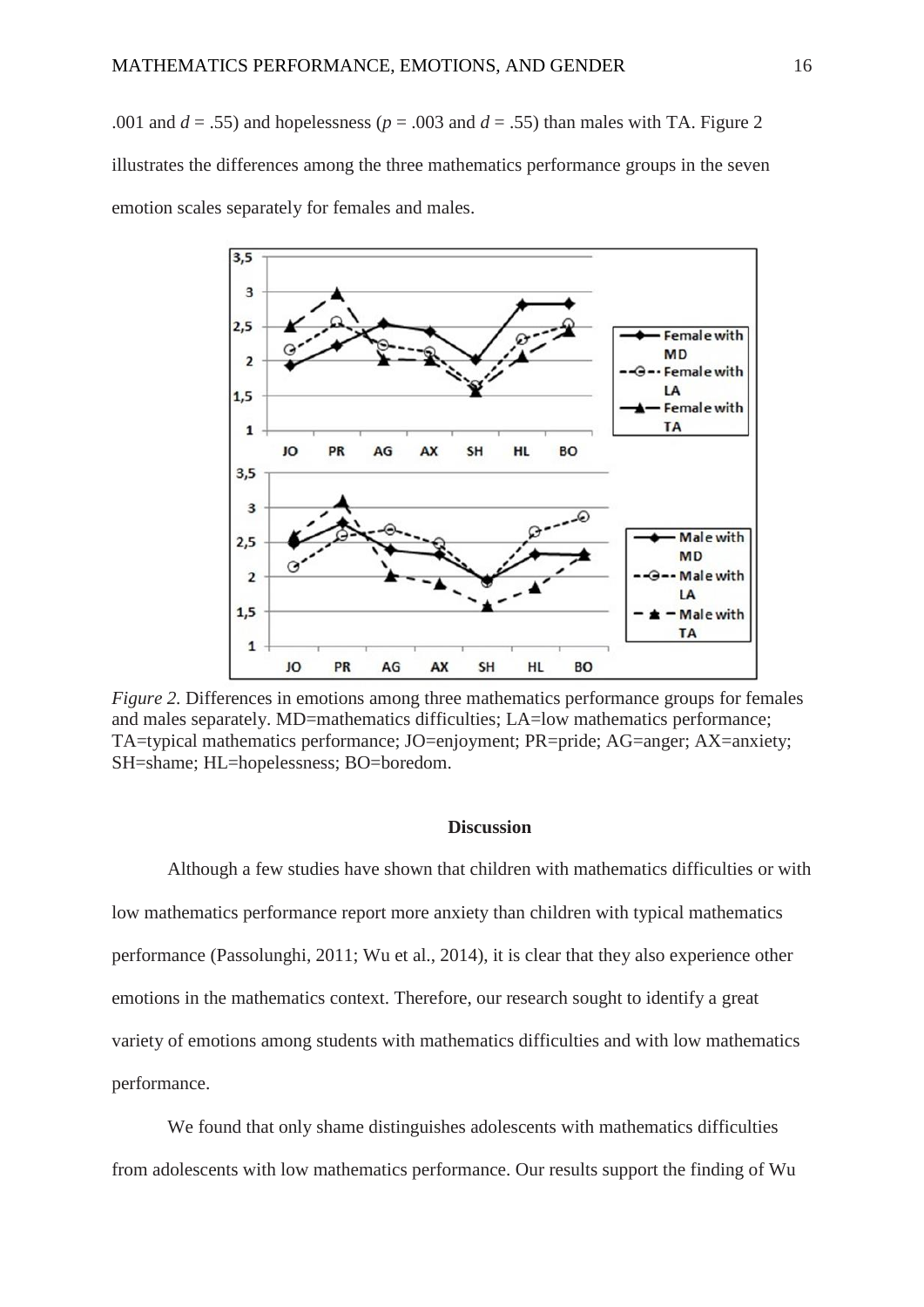et al. (2014), which showed no significant difference in anxiety between children with mathematics difficulties and low mathematics performance in a sample from the USA. Although Kim et al. (2014) found that anger predicted students' mathematics grade more than shame, our results suggested that shame is a central emotion among students with mathematics difficulties. Shame rather than the often studied anxiety (e.g. Ashcraft & Krause, 2007; Devine et al., 2012; Hembree, 1990; Ma, 1999; Miller & Bichsel, 2004) is important to note when supporting adolescents with mathematics difficulties. However, these findings differ by gender. In our Finnish data, it was mainly females with mathematics difficulties who reported more hopelessness and shame than females with low mathematics performance. On the other hand, males with mathematics difficulties reported less negative emotions and more positive emotions than males with low mathematics performance, although only the difference in boredom was significant. Thus, our study suggested that mainly females with mathematics difficulties and males with low mathematics performance might have a negative emotional profile in mathematics.

Our results support and extend the hypothesis that students with mathematics difficulties and with low mathematics performance report more anxiety than their typically performing peers (Passolunghi, 2011; Wu et al., 2014). In fact, our study found that there were significant differences in several emotions such as enjoyment, pride, anger, anxiety, shame and hopelessness among these groups. This is in line with the results of Stephanou (2011), showing that adolescents who perceived their mathematics performance as unsuccessful reported less positive emotions (e.g. pride) and more negative emotions (e.g. anger, anxiety and boredom) than students who estimated their performance as successful. Our results also indicated that the difference in boredom between adolescents with mathematics difficulties and typical mathematics performance was not significant, and it was only marginally significant between adolescents with low and typical mathematics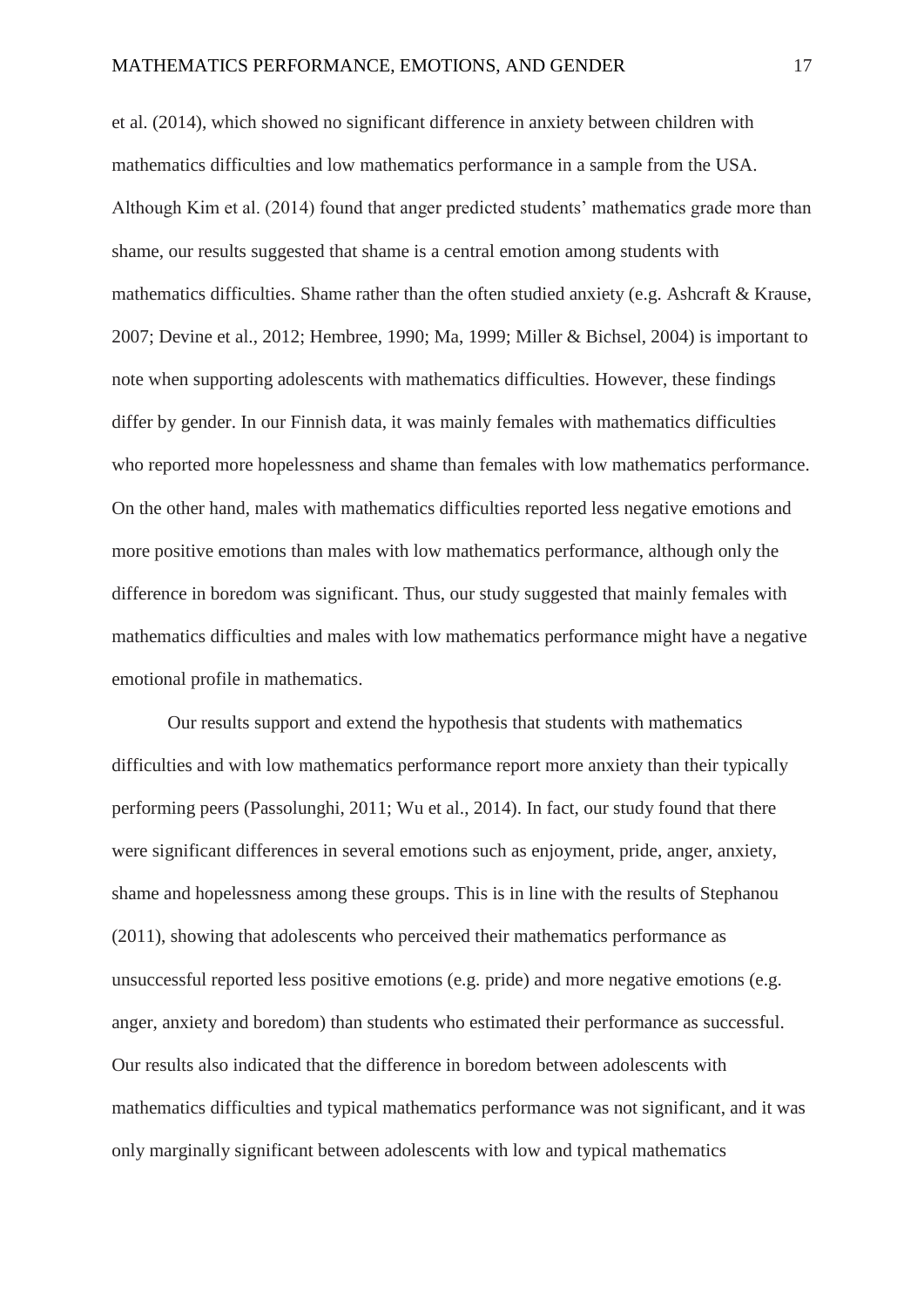performance. Boredom might occur in challenging and under-challenging (Acee et al., 2010; Daschmann, Goetz, & Stupnisky, 2011; Pekrun, 2006), as well as monotonous, meaningless and not valuable (Daschmann et al., 2011) mathematics situations. Students with typical mathematics performance might experience boredom if they perceive that mathematics is monotonous, meaningless, under-challenging and not valuable.

Our results did not support the hypothesis that there are no gender variations in the relation between mathematics performance group and anxiety (Wu et al., 2014). In fact, we found that there was a significant interaction between gender and mathematics performance group in all emotions. However, our hypothesis is based on one study focused on primary school children (Wu et al., 2014). Furthermore, as the sample sizes of the mathematics performance groups were small in this study, a significant result may be difficult to achieve. More specifically, our results indicated that mainly females with mathematics difficulties reported less positive emotions and more negative emotions than females with typical mathematics performance, while males with mathematics difficulties reported more anger, anxiety, shame and hopelessness than males with typical performance. On the other hand, mainly males with low mathematics performance reported more negative emotions and less positive emotions than males with typical performance, while females with low mathematics performance showed only lower levels of pride and enjoyment than females with typical mathematics performance. These findings confirm our previously presented suggestion that mainly females with mathematics difficulties and males with low mathematics performance have a negative emotional profile towards mathematics.

Our study revealed that hopelessness, pride and enjoyment were the most powerful components in discriminating mathematics performance groups from each other among females, but anxiety, hopeless and anger were the most powerful among males. Although anger (Kim et al., 2014), enjoyment (Goetz et al., 2008; Kim et al., 2014), pride and anxiety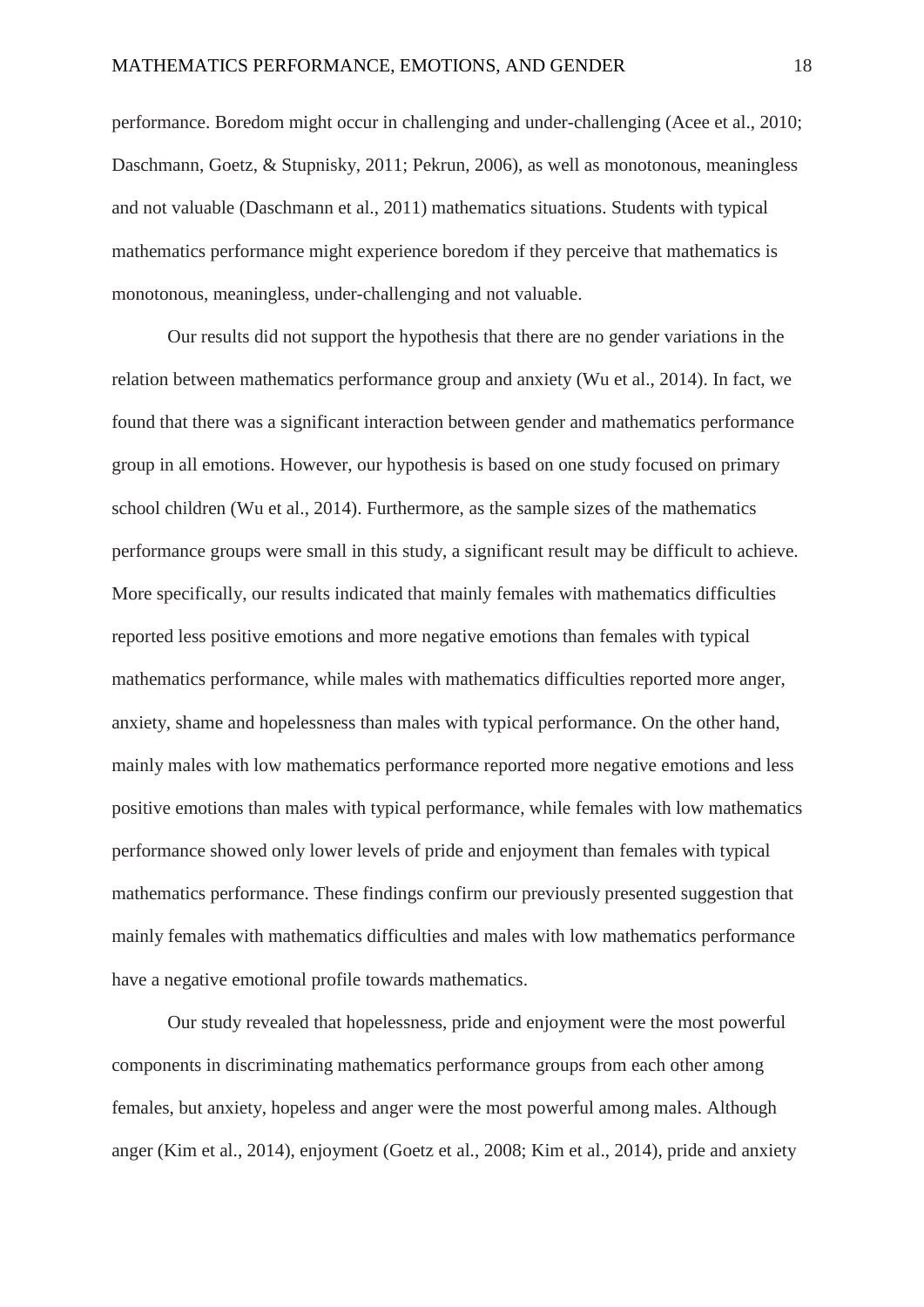(Luo et al., 2014) have been associated with mathematics performance, our study suggested that there are gender variations in these emotions among different mathematics performance groups. We found that hopelessness is the essential component in discriminating mathematics performance groups for both genders. Therefore, adolescents with mathematics difficulties and with low mathematics performance might benefit from emotional support that addresses their experiences of hopelessness in mathematics situations. As students who experience hopelessness might perceive that their failure in mathematics is certain (Pekrun, 2006), it is crucial for teachers to encourage females and males who struggle with mathematics, and give them mathematics problems that they can solve. If students who struggle with mathematics experience success in mathematics learning, their emotions and attitudes may change dramatically from negative to positive (Hannula, 2002).

Our results support the hypothesis that females showed a more negative emotional profile in mathematics than males to a certain extent. We found that females only reported less enjoyment and pride than males when mathematics performance groups were controlled for. This is consistent with previous studies, which indicated that males reported more pride (Frenzel et al., 2007a; Stipek & Gralinski, 1991) and enjoyment (Frenzel et al., 2007a; Goetz et al., 2008) in mathematics than females. Despite the fact that gender differences in anxiety have been found in several studies (e.g. Devine et al., 2012; Else-Quest et al., 2010; Hembree, 1990; Kyttälä & Björn, 2010; OECD, 2004; Plenty & Heubeck, 2013), our study did not find gender differences in anxiety after mathematics performance groups were controlled for. When the mathematics performance groups were not held constant, we found that females reported slightly more anxiety and hopelessness, and less pride and enjoyment than males. Thus, we can conclude that the common finding that females are more anxious than males (e.g. OECD, 2004) is valid among Finnish adolescents when the mathematics performance levels were not taken into account. Our study also found that males performed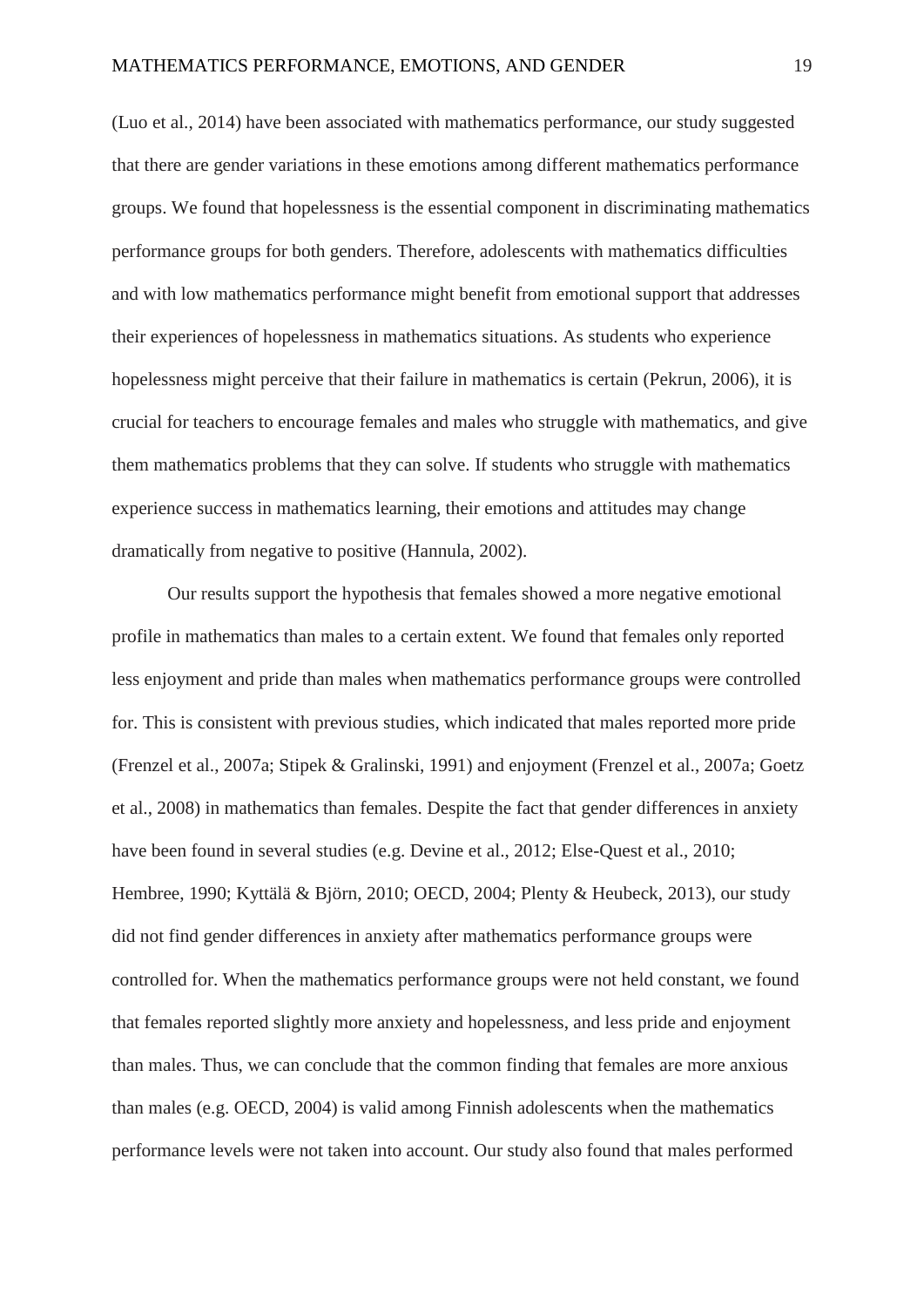slightly but not significantly better on the mathematics test than females. This is in accordance with previous studies indicating that gender differences in mathematics performance are often small (e.g. Else-Quest et al., 2010; OECD, 2014).

However, we found that the gender differences varied among the mathematics performance groups. Females with mathematics difficulties reported less enjoyment and pride, and more hopelessness and boredom than males with mathematics difficulties. Frenzel et al. (2007a) found that females reported more hopelessness, and less pride and enjoyment in the overall population. Our findings suggested that these gender differences become particularly apparent among students with mathematics difficulties. Although previous research has constantly revealed that females reported more negative emotions (mainly anxiety) than males in mathematics (e.g. Else-Quest et al., 2010; Frenzel et al., 2007a; Hembree, 1990; Kyttälä & Björn, 2010; OECD, 2004; Plenty & Heubeck, 2013; Stipek & Gralinski, 1991), our findings revealed that this is not evident among adolescents with low mathematics performance. We found that males with low mathematics performance reported more anger, anxiety, shame and boredom than females with low mathematics performance. Furthermore, females with typical mathematics performance reported only slightly more anxiety and hopelessness than males with typical mathematics performance.

Researchers have suggested several explanations for why females have more negative emotional profiles in mathematics than males. The gender differences in emotions have often been explained by the theory of stereotype threat (Spencer, Steele, & Quinn, 1999), which indicates that females are at risk of being judged by the stereotype that they have weaker mathematics ability than males, and that is why females may experience more negative emotions than males (Osborne, 2007). As our results revealed that mainly females with mathematics difficulties reported negative emotions in mathematics, these females might be at great risk of this stereotype threat. Females' low competence beliefs and low domain value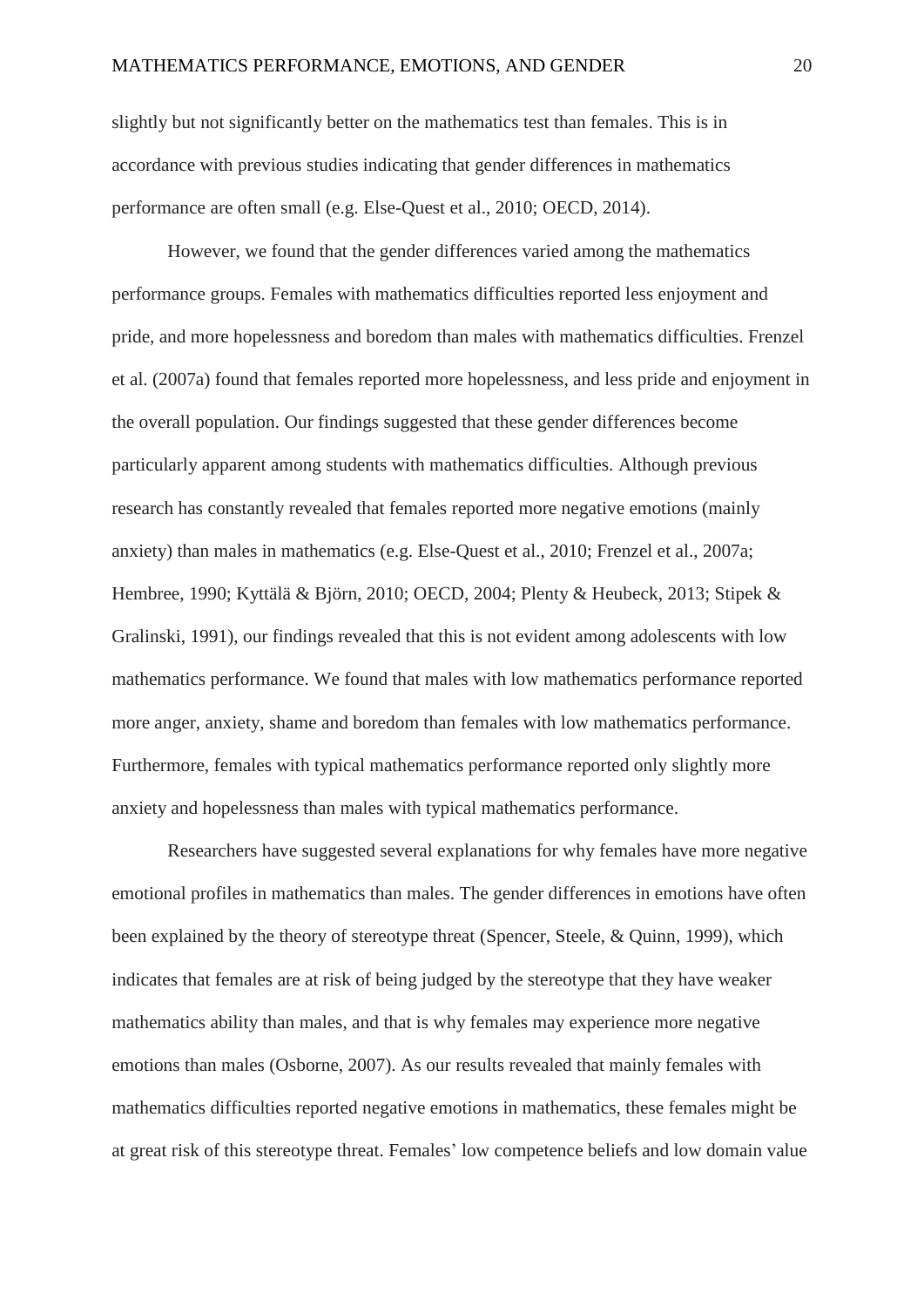of mathematics might be responsible for their negative emotional profile in mathematics (Frenzel et al., 2007a). Perhaps, mainly females with mathematics difficulties have low competence and value beliefs in mathematics. Roberts (1991) argued that females may view academic situations as offering an opportunity to receive feedback about their performance. Therefore, females may experience negative feedback as a diagnostic and this can cause them negative emotions about their performance (Pomerantz, Altermatt, & Saxon, 2002). These findings might suggest that females with mathematics difficulties are sensitive to negative feedback from their teachers, and thus, they have negative emotional profiles in mathematics. Pomerantz et al. (2002) also proposed that females have a great concern about whether they have achieved and earned approval from their teachers. This concern may be reflected not only as a tendency for females to work hard to please teachers, but also to feel negative emotions when they fail and disappoint their teachers (Pomerantz et al., 2002). Perhaps, particularly females with mathematics difficulties suffer from this phenomenon. As mainly females with mathematics difficulties reported hopelessness and low levels of pride in mathematics when compared to other study groups, it is crucial that they have an opportunity to succeed in mathematics, so that they can move on from this circle of negative emotions. The control value theory states that hopelessness and low levels of pride might occur if failure is perceived as certain or success unattainable (Pekrun, 2006).

But why did males with low mathematics performance report a surprising degree of negative emotions in mathematics, and males with mathematics difficulties did not? This may be because mathematics is stereotyped as a male domain (Spencer et al., 1999). Hence, it could be argued that males with low mathematics performance who are below typical performance perceived that they should be better at mathematics, and thus, they experienced negative emotions in mathematics. As mainly males with low mathematics performance reported anger in mathematics when compared to other study groups, it is essential that they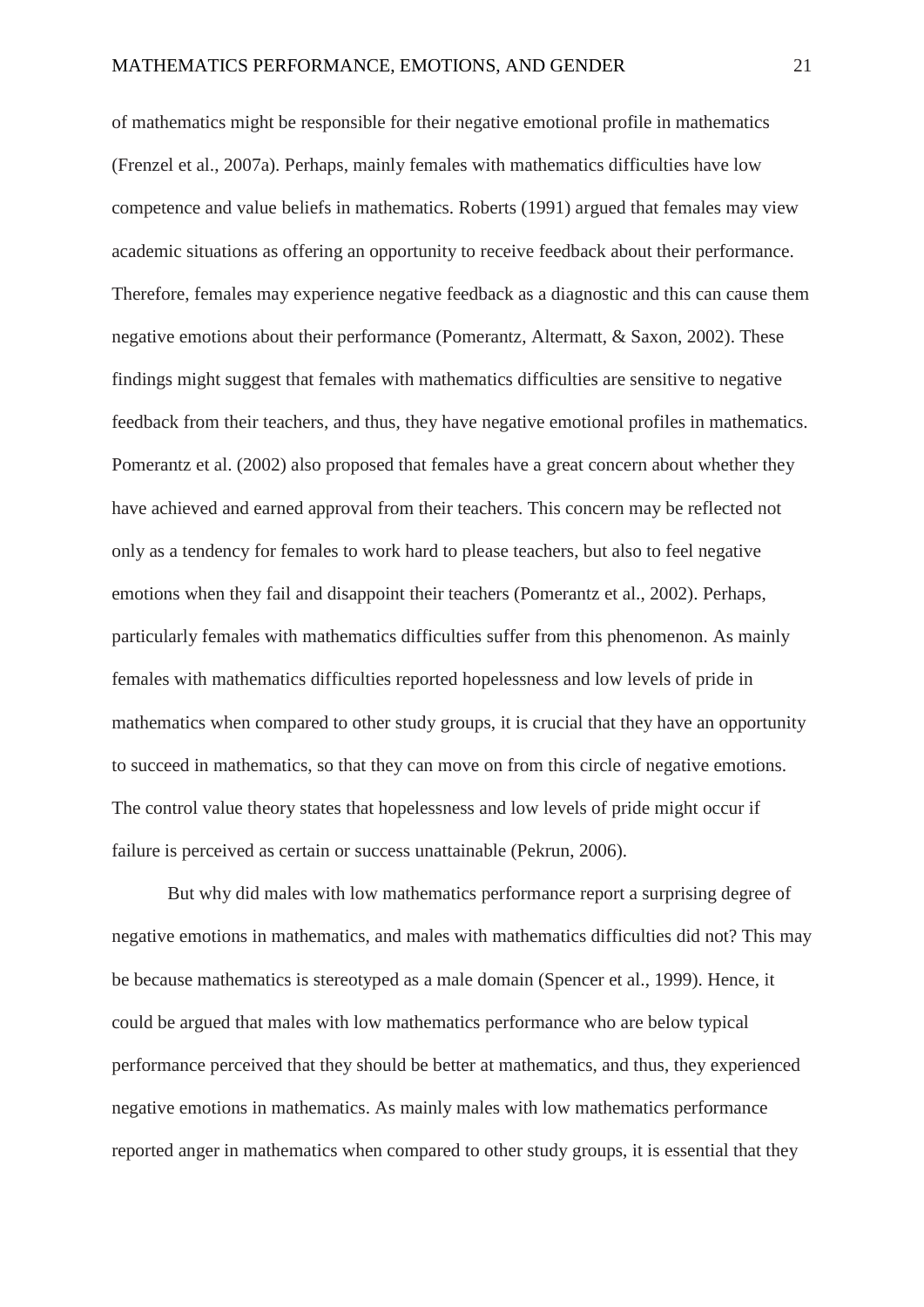experience meaningful activities and perceive that their mathematics success is self-inflicted. The control value theory determines that anger might occur if the controllable activities are not valuable or failure is perceived as being caused by others (Pekrun, 2006). On the other hand, males with mathematics difficulties might have less pressure to perform well and meet the requirements in mathematics, and therefore, they may not experience negative emotions in mathematics. Willcutt and Pennington (2000) revealed that males with reading difficulties reported more aggression, inattention, hyperactivity and impulsivity behaviours, but less depression and anxiety than females. Perhaps males with mathematics difficulties also exhibit more problems with behaviour than with emotions, and thus, they may not experience negative emotions in mathematics. Surprisingly, our study revealed that males with mathematics difficulties did not differ in enjoyment, pride and boredom from males with typical mathematics performance, and mainly enjoyment and low levels of boredom were characteristic for them. These males might experience enjoyment but not boredom in mathematics, as they perceive mathematics activities as valuable and controllable (Pekrun, 2006) and they receive appropriate support during mathematics activities. In fact, Willcutt and Pennington (2000) suggested that males with reading difficulties are identified more frequently by parents and teachers as in need of attention and support since they might act in a disruptive manner. This might also be true among males with mathematics difficulties. In future, we need to further our understanding of why females and males with different mathematics performance levels experience negative emotions about mathematics.

The current study observed emotions among Finnish adolescents, which may limit the generalisability of the findings to different cultures. As Finnish students tend to perform very well on international comparisons (OECD, 2014), it might be that the mathematics difficulties group in Finland does not correspond to other countries. However, we have used stricter criteria to identify the group with mathematics difficulties than other Finnish studies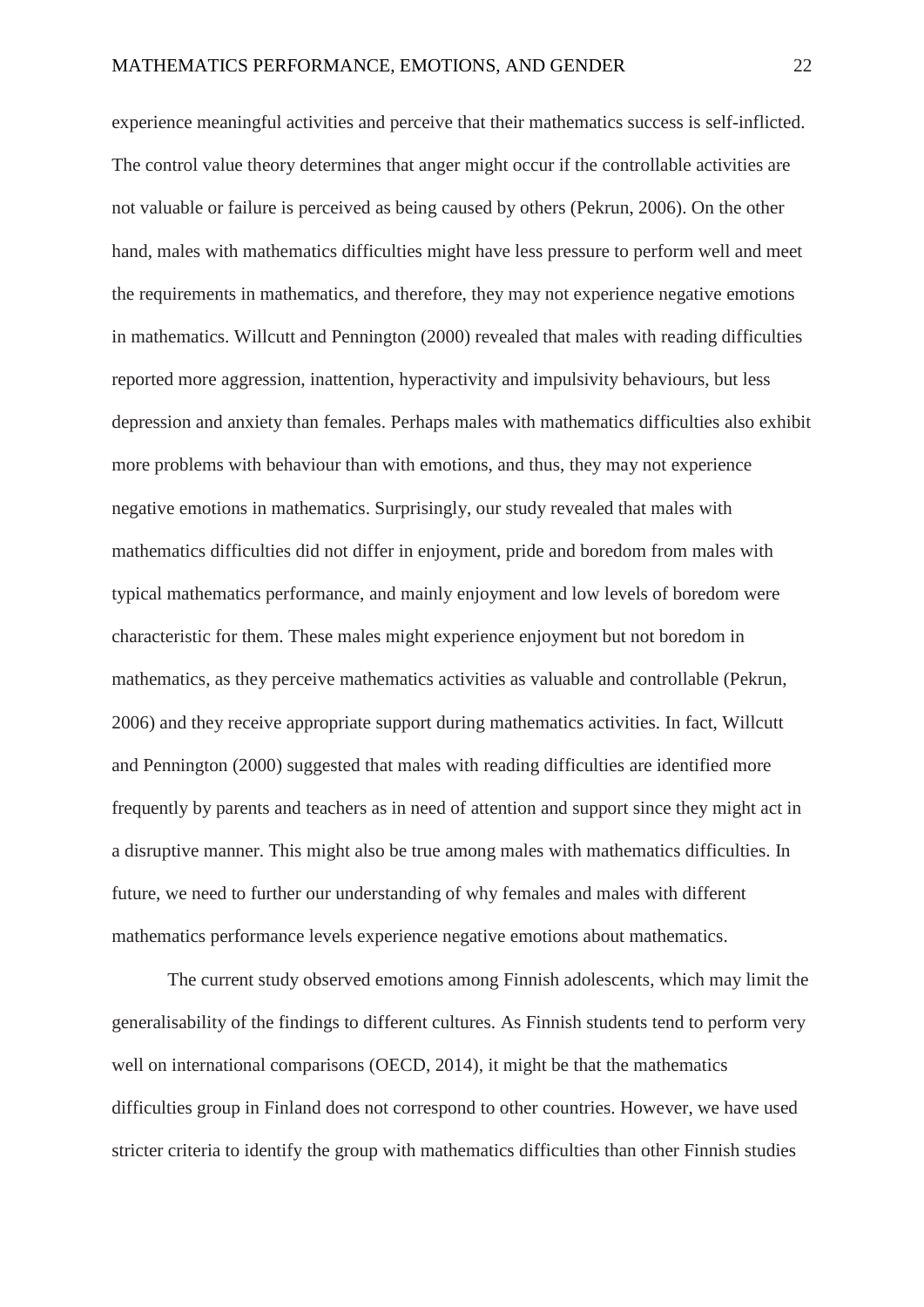using the same mathematics test (see, e.g. Kyttälä, 2008) and reached a similar percentage of these students as other studies using quite similar criteria to identify students with mathematics difficulties (Mazzocco & Devlin, 2008). Furthermore, the results of the gender differences in emotions may be due to females' and males' tendencies and willingness to report different emotions rather than differences in the frequency of emotional experiences. The social acceptability of different emotions (Brody, 2000) or the stereotype that females feel emotions more intensively than males (Grossman & Wood, 1993) might have influenced this willingness. Anger and pride might be acceptable for males and shame might be acceptable for females (Brody, 2000). However, the direction and magnitude of gender differences in emotions varied according to the three mathematics performance groups. The additional analysis also showed that there was only a marginally significant difference in pride between females with mathematics difficulties and males with low mathematics performance. Thus, the results are impossible to explain on the basis that females and males have a willingness to admit specific emotions. As the study was administered at only one point in time, it is possible that students' emotional experiences at that time affected their responses. The present study was cross-sectional, hence it is difficult to define whether the emotions were the result or cause of mathematics performance, and this causality might even vary according to emotions, mathematics performance groups and gender. However, the general conclusion is that the emotions and academic performance are linked by reciprocal causation (Pekrun et al., 2002).

# **Practical Implications**

The current study extends previous research by examining several emotions among adolescents with different mathematics performance levels. Our study suggested that mainly females with mathematics difficulties and males with low mathematics performance have negative emotional profiles in mathematics. It is crucial to note that the gender differences in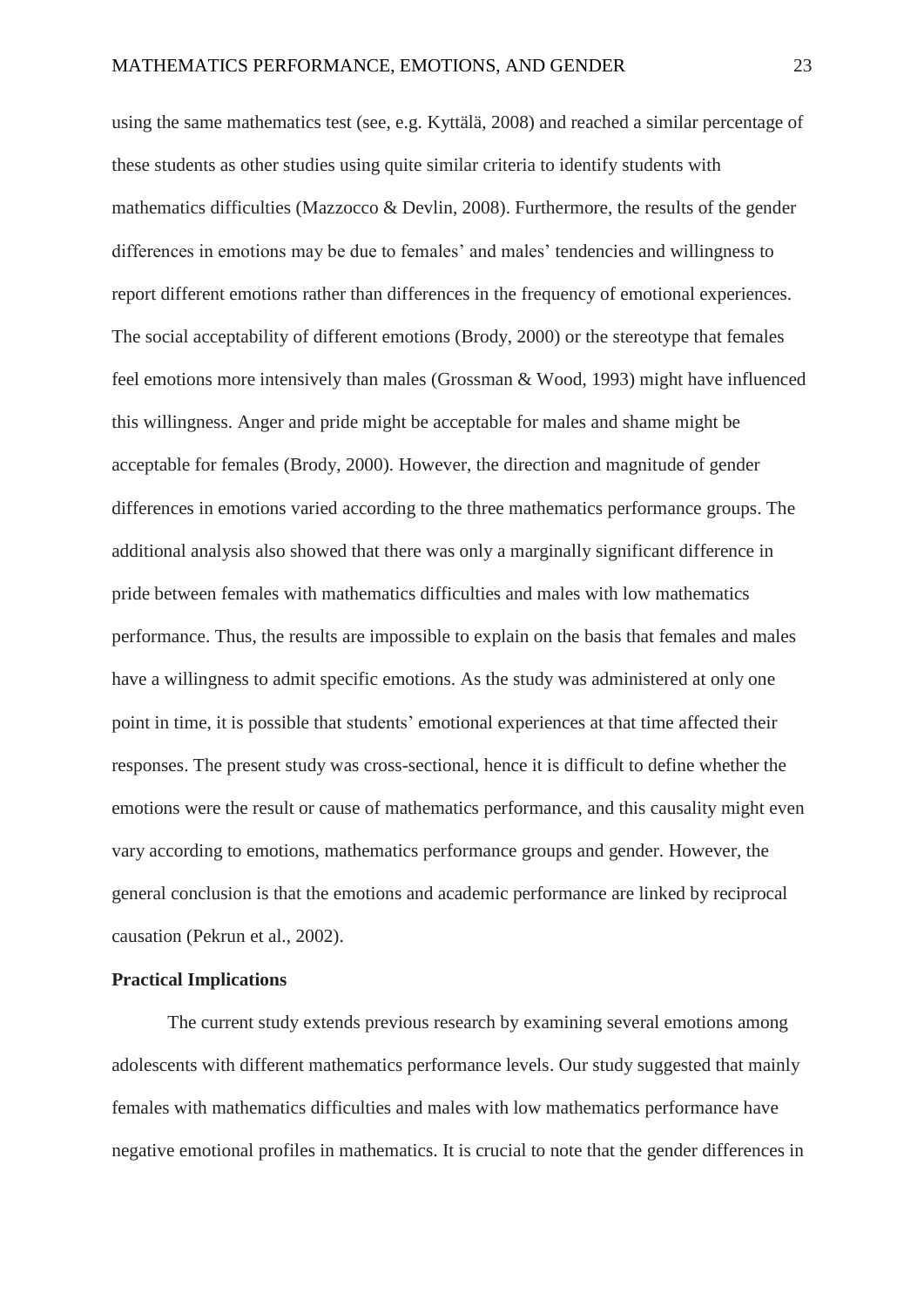emotions vary according to the mathematics performance groups. Mainly females with mathematics difficulties experienced more negative emotions than males with mathematics difficulties, while the gender differences in emotions were the other way around among adolescents with low mathematics performance. Thus, our results suggested that the general perception that females experience more negative emotions in mathematics is not quite true.

Based on our results, it is also safe to say that it is crucial to support the emotional experiences of adolescents struggling with mathematics. Teachers' enjoyment, enthusiasm (Frenzel, Goetz, Lüdtke, Pekrun, & Sutton, 2009) and affective support (e.g. caring and listening) (Sakiz, Pape, & Hoy, 2012; Sakiz, 2012), as well as a stress-free and supportive mathematics learning environment (Frenzel, Pekrun, & Goetz, 2007b) can play a key role in supporting students with a negative emotional profile.

It is essential to note that boredom was not a key component in mathematics difficulties. Students who experienced boredom in mathematics did not necessarily have mathematics difficulties. In order to prevent boredom, it is crucial that teachers use a variety of teaching methods, integrate mathematics into students' everyday lives and also give students sufficient challenges in mathematics (see Daschmann et al., 2011). Such activities are important since boredom was most frequently identified as a reason for leaving school (Bridgeland, Dilulio, & Morison, 2006).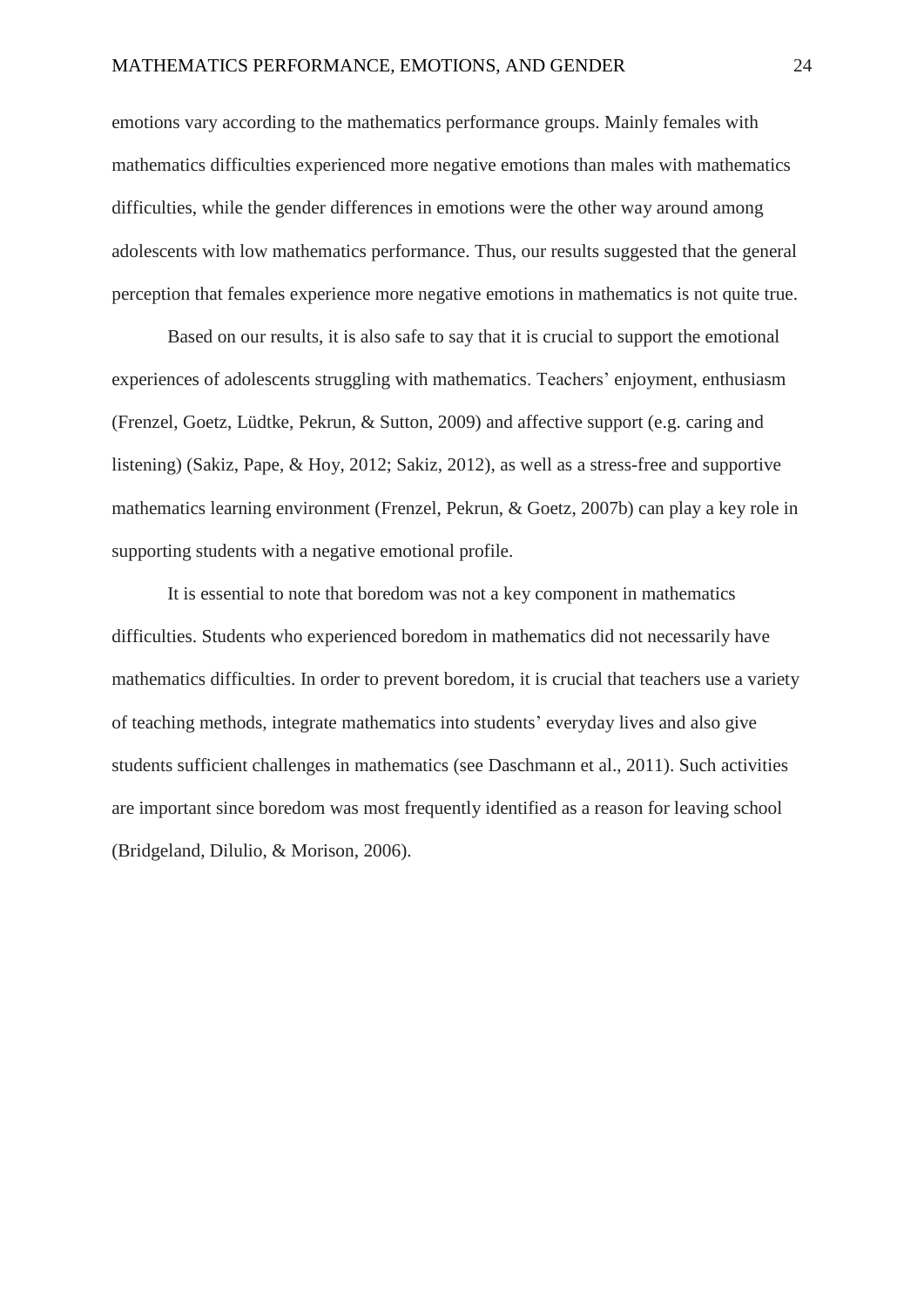#### References

Acee, T. W., Kim, H., Kim, H. J., Kim, J.-I., Chu, H.-N. R., Kim, M., Cho, Y., & Wicker, F. W. (2010). Academic boredom in under- and over-challenging situations. *Contemporary Educational Psychology, 35*, 17–27. doi:10.1016/j.cedpsych.2009.08.002

- Ashcraft, M. H., & Krause, J. A. (2007). Working memory, math performance, and math anxiety. *Psychonomic Bulletin & Review, 14*, 243–248. doi:10.3758/BF03194059
- Bridgeland, J. M., Dilulio, J. J., & Morison, K. B. (2006). *The silent epidemic: Perspectives of high school dropouts* [Adobe Digital Editions version]*.* Retrieved from https://docs.gatesfoundation.org/Documents/TheSilentEpidemic3-06Final.pdf
- Brody, L. R. (2000). The socialization of gender differences in emotional expression: Display rules, infant temperament, and differentiation. In A. H. Fischer (ed.), *Gender and Emotion: Social Psychological Perspectives* (pp. 24–47). New York: Cambridge University Press.
- Cohen, J. (1988). *Statistical power analysis for the behavioral sciences* (2nd ed.). Hillsdale, NJ: Erlbaum.
- Daschmann, E. C., Goetz, T., & Stupnisky, R. H. (2011). Testing the predictors of boredom at school: Development and validation of the precursors to boredom scales. *British Journal of Educational Psychology, 81*, 421–440. doi:10.1348/000709910X526038
- Devine, A., Fawcett, K., Dénes S., & Dowker, A. (2012). Gender differences in mathematics anxiety and the relation to mathematics performance while controlling for test anxiety. *Behavioral & Brain Functions, 8*, 1–9. doi:10.1186/1744-9081-8-33
- Eccles, J. S. (1999). The development of children ages 6 to 14. *The Future of Children, 9*(2), 30–44. Retrieved from https://www.princeton.edu/futureofchildren/index.xml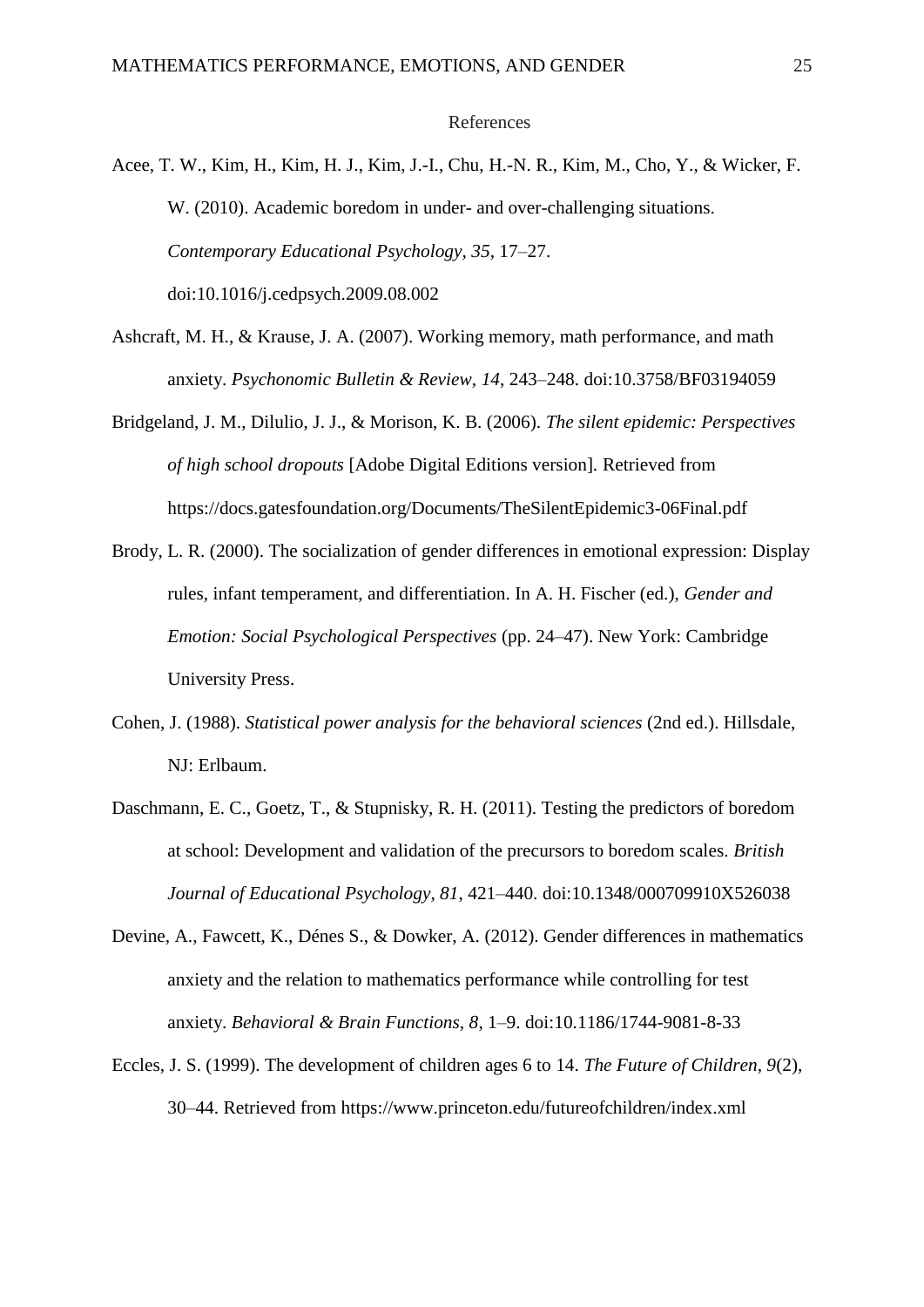- Else-Quest, N. M., Hyde, J. S., & Linn, M. C. (2010). Cross-national patterns of gender differences in mathematics: A meta-analysis. *Psychological Bulletin, 136*, 103–127. doi:10.1037/a0018053
- Frenzel, A. C., Goetz, T., Lüdtke, O., Pekrun, R., & Sutton, R. E. (2009). Emotional transmission in the classroom: Exploring the relationship between teacher and student enjoyment. *Journal of Educational Psychology, 101*, 705–716. doi:10.1037/a0014695
- Frenzel, A. C., Pekrun, R., & Goetz, T. (2007a). Girls and mathematics A "hopeless" issue? A control-value approach to gender differences in emotions towards mathematics. *European Journal of Psychology of Education, 22*, 497–514. doi:10.1007/BF03173468
- Frenzel, A. C., Pekrun, R., & Goetz, T. (2007b). Perceived learning environment and students' emotional experiences: A multilevel analysis of mathematics classrooms. *Learning & Instruction, 17*, 478–493. doi:10.1016/j.learninstruc.2007.09.001
- Geary, D. C., Hoard, M. K., Nugent, L., & Byrd-Craven, J. (2008). Development of number line representations in children with mathematical learning disability. *Developmental Neuropsychology, 33*, 277–299. doi:10.1080/87565640801982361
- Goetz, T., Frenzel, A. C., Hall, N. C., & Pekrun, R. (2008). Antecedents of academic emotions: Testing the internal/external frame of reference model for academic enjoyment. *Contemporary Educational Psychology, 33*, 9–33. doi:10.1016/j.cedpsych.2006.12.002
- Grossman, M., & Wood, W. (1993). Sex differences in intensity of emotional experience: A social role interpretation. *Journal of Personality and Social Psychology, 65,* 1010– 1022. doi:10.1037//0022-3514.65.5.1010
- Hankin, B. L., Abramson, L. Y., Moffitt, T. E., Silva, P. A., McGee, R., & Angell, K. E. (1998). Development of depression from preadolescence to young adulthood: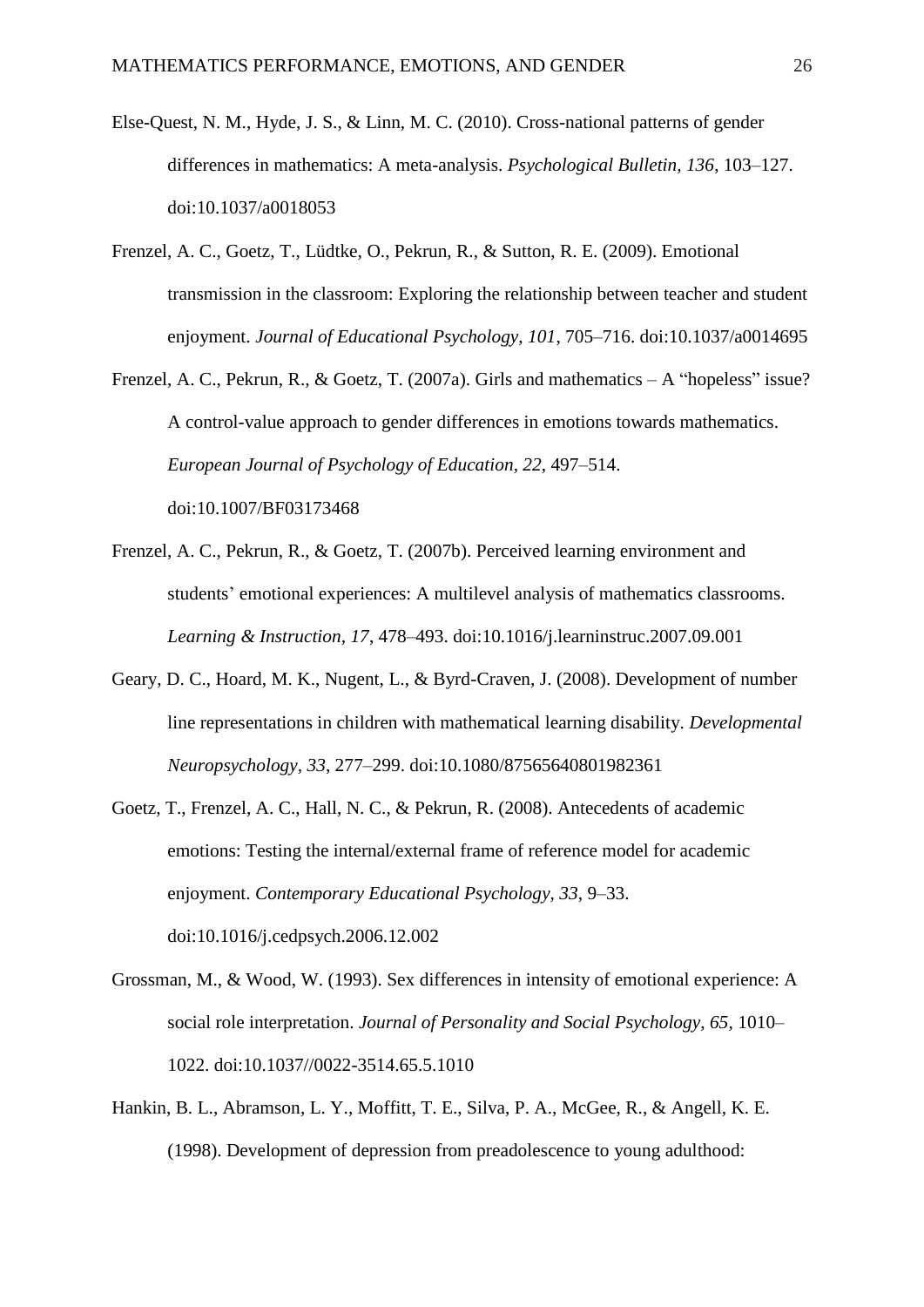Emerging gender differences in a 10-year longitudinal study. *Journal of Abnormal Psychology, 107*, 128–140. doi:10.1037/0021-843X.107.1.128

- Hannula, M. S. (2002). Attitude towards mathematics: emotions, expectations and values. *Educational Studies in Mathematics, 49*, 25–46. doi:10.1023/A:1016048823497
- Hembree, R. (1990). The nature, effects, and relief of mathematics anxiety. *Journal for Research in Mathematics Education, 21*, 33–46. doi:10.2307/749455
- Huntington, D. D., & Bender, W. N. (1993). Adolescents with learning disabilities at risk? Emotional well-being, depression, suicide. *Journal of Learning Disabilities, 26*, 159– 166. doi:10.1177/002221949302600303
- Kim, C., Park, S. W., & Cozart, J. (2014). Affective and motivational factors of learning in online mathematics courses. *British Journal of Educational Technology, 45*, 171–185. doi:10.1111/j.1467-8535.2012.01382.x.
- Krinzinger, H., Kaufmann, L., & Willmes, K. (2009). Math anxiety and math ability in early primary school years. *Journal of Psychoeducational Assessment, 27*, 206–225. doi:10.1177/ 0734282908330583
- Kyttälä, M. (2008). Visuospatial working memory in adolescents with poor performance in mathematics: variation depending on reading skills. *Educational Psychology, 28*, 273–289. doi:10.1080/01443410701532305
- Kyttälä, M., & Björn, P. M. (2010). Prior mathematics achievement, cognitive appraisals and anxiety as predictors of Finnish students' later mathematics performance and career orientation*. Educational Psychology, 30*, 431–448. doi:10.1080/01443411003724491
- Luo, W., Lee, K., Ng, P. T., & Ong, J. X. W. (2014). Incremental beliefs of ability, achievement emotions, and learning of Singapore students. *Educational Psychology, 34*, 619–634. doi:10.1080/01443410.2014.909008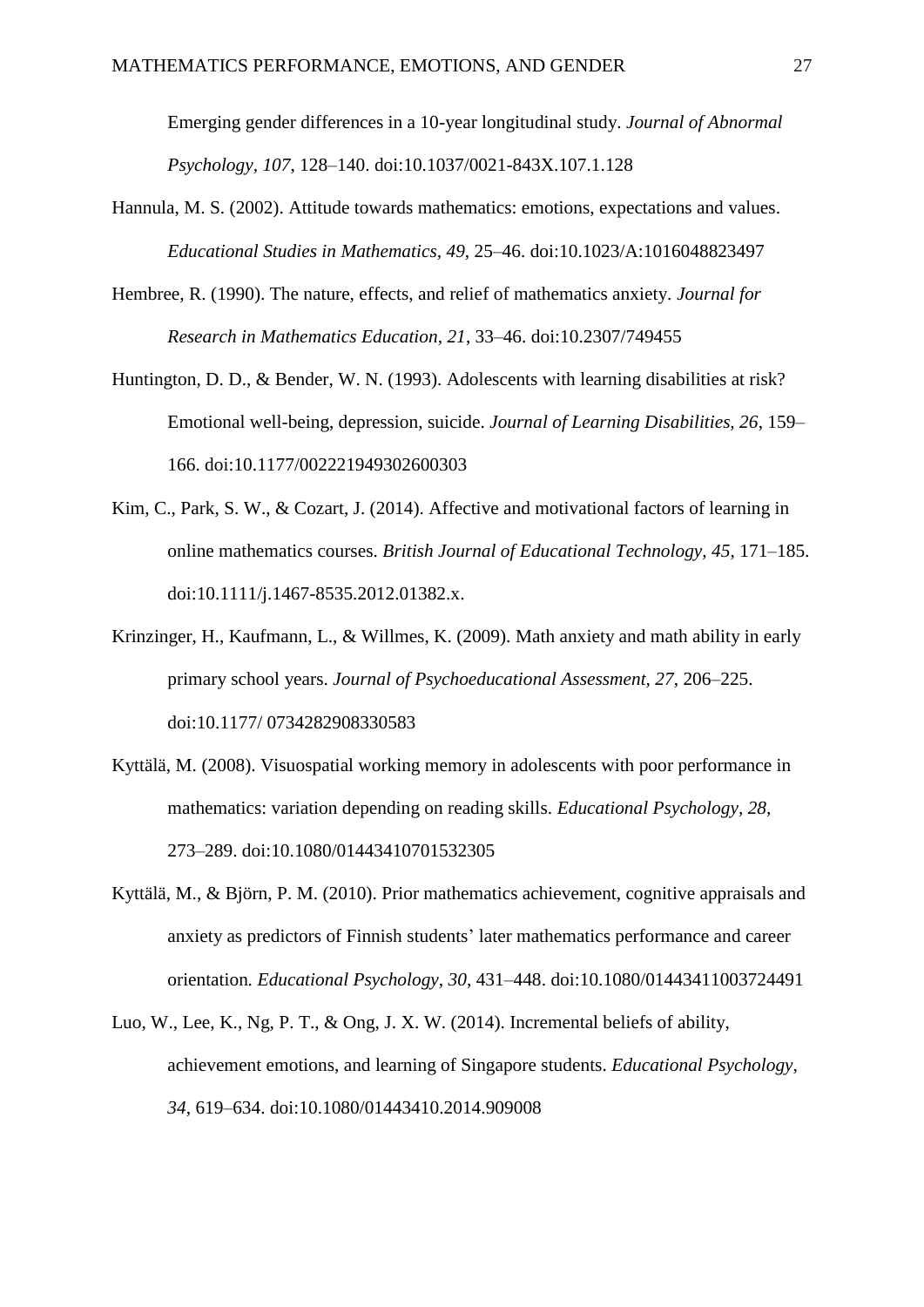Ma, X. (1999). A meta-analysis of the relationship between anxiety toward mathematics and achievement in mathematics. *Journal for Research in Mathematics Education, 30*, 520–540. doi:10.2307/749772

Mazzocco, M. M. M. (2008). Introduction: Mathematics ability, performance, and achievement. *Developmental Neuropsychology*, *33*, 197–204. doi:10.1080/87565640801982270

- Mazzocco, M. M. M., & Devlin, K. T. (2008). Parts and 'holes': gaps in rational number sense among children with vs. without mathematical learning disabilities. *Developmental Science, 11*, 681–691. doi:10.1111/j.1467-7687.2008.00717.x
- Miller, H., & Bichsel, J. (2004). Anxiety, working memory, gender, and math performance. *Personality & Individual Differences, 37*, 591–606. doi:10.1016/j.paid.2003.09.029

OECD. (2004). *Learning for tomorrow's world: First results from PISA 2003.* Paris: Author.

- OECD. (2014). *PISA 2012 results: What students know and can do – Student performance in mathematics, reading, and science (Volume I).* Paris: Author. doi:10.1787/9789264201118-en
- Osborne, J. W. (2007). Linking stereotype threat and anxiety. *Educational Psychology, 27*, 135–154. doi:10.1080/01443410601069929
- Passolunghi, M. C. (2011). Cognitive and emotional factors in children with mathematical learning disabilities. *International Journal of Disability, Development & Education, 58*, 61–73. doi:10.1080/1034912X.2011.547351
- Pekrun, R. (2006). The control-value theory of achievement emotions: Assumptions, corollaries, and implications for educational research and practice. *Educational Psychology Review, 18*, 315–341. doi:10.1007/s10648-006-9029-9
- Pekrun, R., Frenzel, A. C., Goetz, T., & Perry, R. P. (2007). The control-value theory of achievement emotions: An integrative approach to emotions in education. In P. A.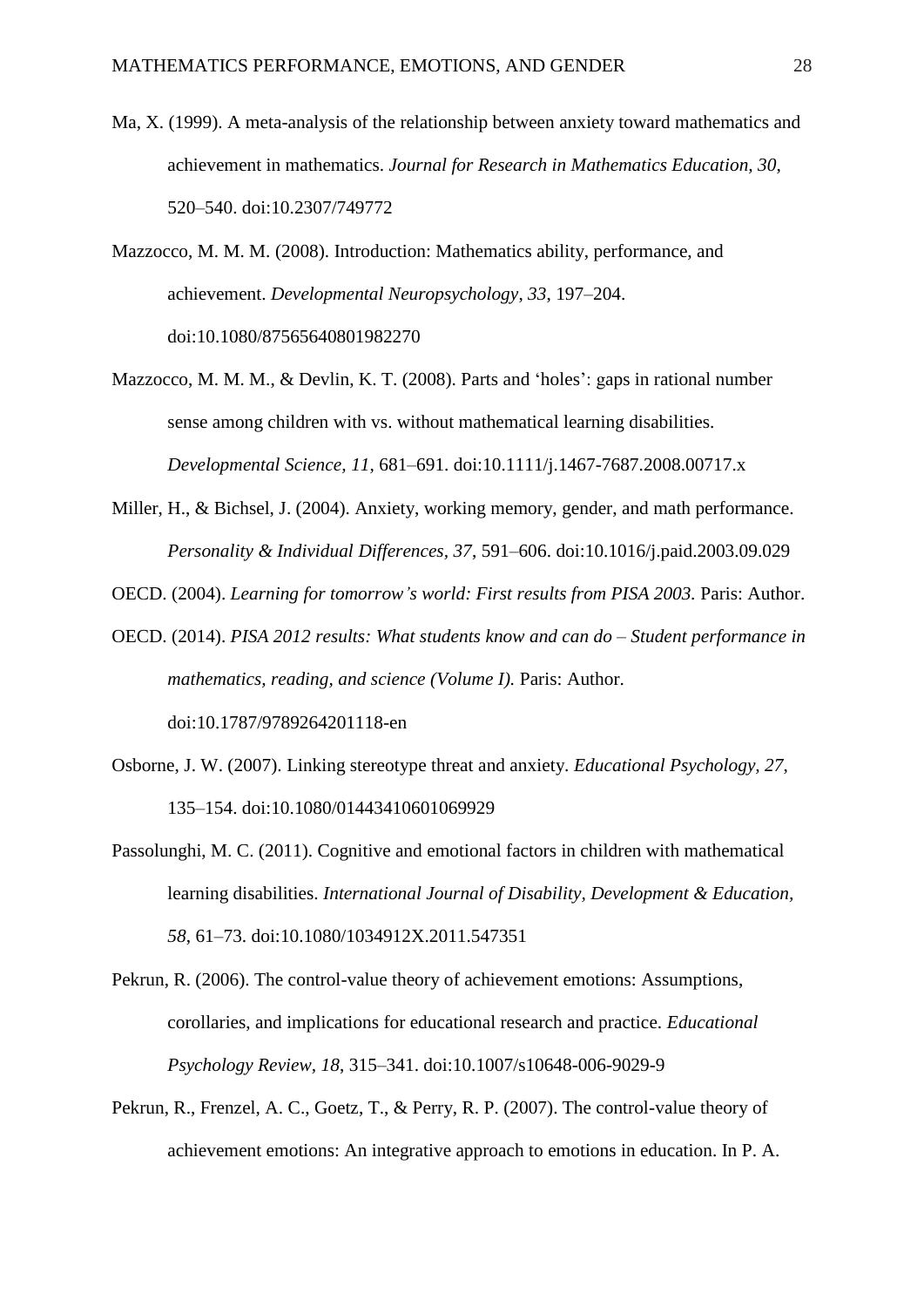Schutz & R. Pekrun (Eds.), *Emotions in education* (pp.13–36). Amsterdam: Academic Press.

- Pekrun, R., Goetz, T., & Frenzel, A. C. (2005). *Academic Emotions Questionnaire – Mathematics (AEQ-M) – User's manual.* Munich, Germany: University of Munich, Department of Psychology.
- Pekrun, R., Goetz, T., Titz, W., & Perry, R. P. (2002). Academic emotions in students' selfregulated learning and achievement: A program of qualitative and quantitative research. *Educational Psychologist, 37*, 91–105. doi:10.1207/S15326985EP3702\_4
- Plenty, S., & Heubeck, B. G. (2013). A multidimensional analysis of changes in mathematics motivation and engagement during high school. *Educational Psychology, 33*, 14–30. doi: 10.1080/01443410.2012.740199
- Pomerantz, E. M., Altermatt, E. R., & Saxon, J. L. (2002). Making the grade but feeling distressed: Gender differences in academic performance and internal distress. *Journal of Educational Psychology, 94,* 396–404. doi:10.1037//0022-0663.94.2.396
- Roberts, T.-A. (1991). Gender and the influence of evaluations on self-assessments in achievement settings. *Psychological Bulletin, 109*, 297–308. doi:10.1037/0033- 2909.109.2.297
- Räsänen, P., & Leino, L. (2005). *KTLT – Laskutaidon testi luokka-asteille 7–9* [A Test for Mathematical Skills for Grades 7–9]. Jyväskylä, Finland: Niilo Mäki Instituutti (NMI).
- Sakiz, G. (2012). Perceived instructor affective support in relation to academic emotions and motivation in college. *Educational Psychology, 32*, 63–79. doi:10.1080/01443410.2011.625611